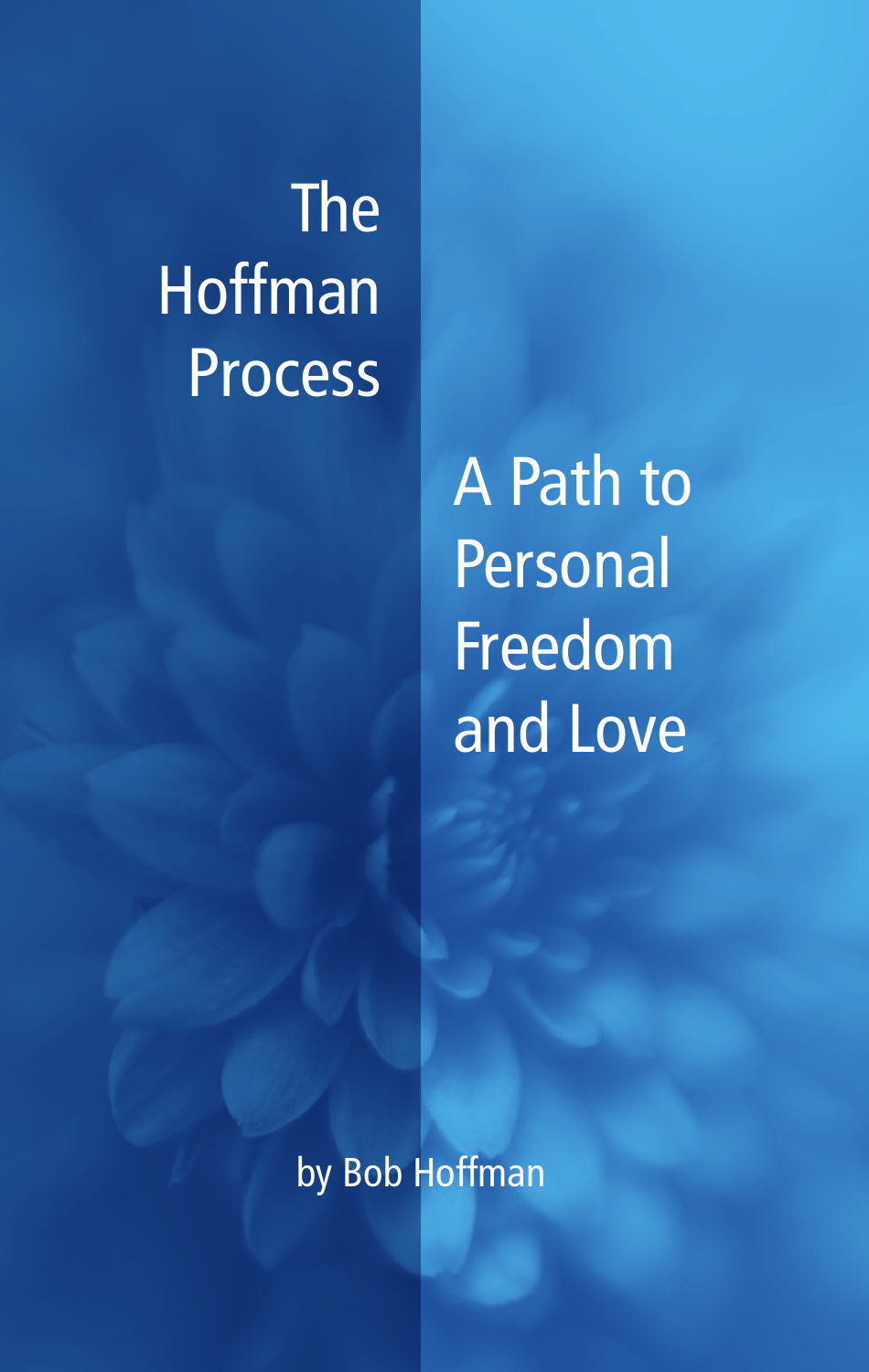#### Introduction

In the depths of their being, everyone understands that love is the essence of a fulfilling life. This message appears consistently in all of the world's religious traditions. So why, I asked myself, is there so much discord and negativity in human relations? There had to be something missing in our everyday understanding about love and emotions, and our actions and relationships, that grew out of this misunderstanding. Feelings of love and affection have enormous power in every aspect of our lives, shaping and coloring our behaviors, and at times spinning them out of control. My work led me to uncover a very basic misunderstanding about emotional love, and in the discovery I also found a path to recovering our innate ability to love, and becoming fully integrated adults.

For many years I worked by myself as a spiritual intuitive, with a small number of people who came to me for healing. Through contact with psychotherapists I learned that, while an enormous amount of work had been done describing the emotional effects of parental conditioning, very little had been done to understand the motivation of children in emulating the counterproductive and limiting behaviors of their parents. I had an intuition that this was what lay at the root of the unhappiness of those who sought me out. A more complete understanding came to me in 1967, whereupon I formulated the models and concepts that are the foundation of the Hoffman Process.

This booklet represents my particular insights into the workings of the human mind, which might seem familiar as I describe them. I coined the word *Quadrinity*<sup>TM</sup> to represent the four aspects of a human being: the Emotional, Intellectual, Physical, and Spiritual. The unique capacities and functions of each aspect can be considered separately, but it is the balance of all aspects working together harmoniously that fulfills us as human beings.

It has been my experience that most people do not live in this harmonious balance. Certainly those of us raised in Western culture give primary authority to the intellect – both our own and those of the authorities selected by our history, religions, or scientific world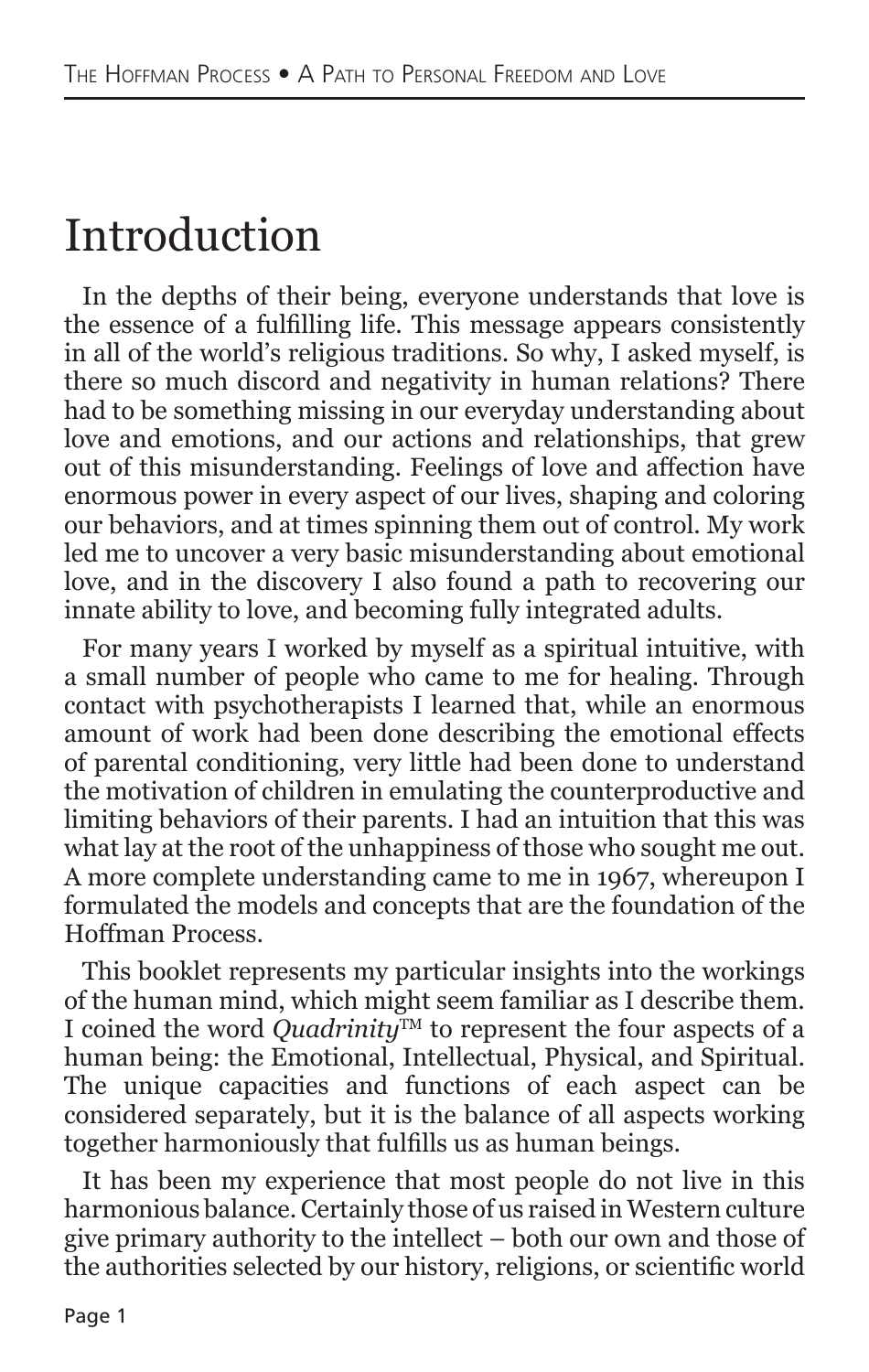view. To create balance, the other three aspects of ourselves need to come into partnership with the intellect. As Albert Einstein once said: "We should take care not to make the intellect our god; it has, of course, powerful muscles, but no personality. It cannot lead; it can only serve."

While we recognize that we have a physical body, and many acknowledge that we are spiritual beings, we generally downplay or even disregard any positive role for our adult emotional aspect of self. Even with all our training and education, we still tend to either neglect our emotions or cope with them by abusing substances or behaving inappropriately. Most often as adults we merely tolerate the infantile and pitiable existence of our emotions. This predicament is the basis of what I've identified as the *Negative Love Syndrome*TM.

I saw that people really began to understand themselves in a new way once they recognized how the Negative Love Syndrome was active in their lives, along with its causes, feelings, attitudes, and behaviors that are, for the most part, just beneath their conscious, day-to-day experiences.

I therefore invite you to relate to the ideas presented here in a personal way, as the child of your own parents. As you are introduced to the following information and do the exercises I've included, allow yourself to experience the emotions that arise as fully as you can. This will be the beginning of understanding – in an experiential way – your own emotional and spiritual truth.

Although we will be investigating the source of your negative emotional programming, this essay is not an indictment of your parents or you. What follows here may trigger and evoke early memories, including some you may have forgotten. It is intended to give you a taste of the personal freedom that is possible. At the very least, I hope that you find a deeper understanding about yourself and your parents. You may even have discovered something astonishing about yourself by the time you read through to the end.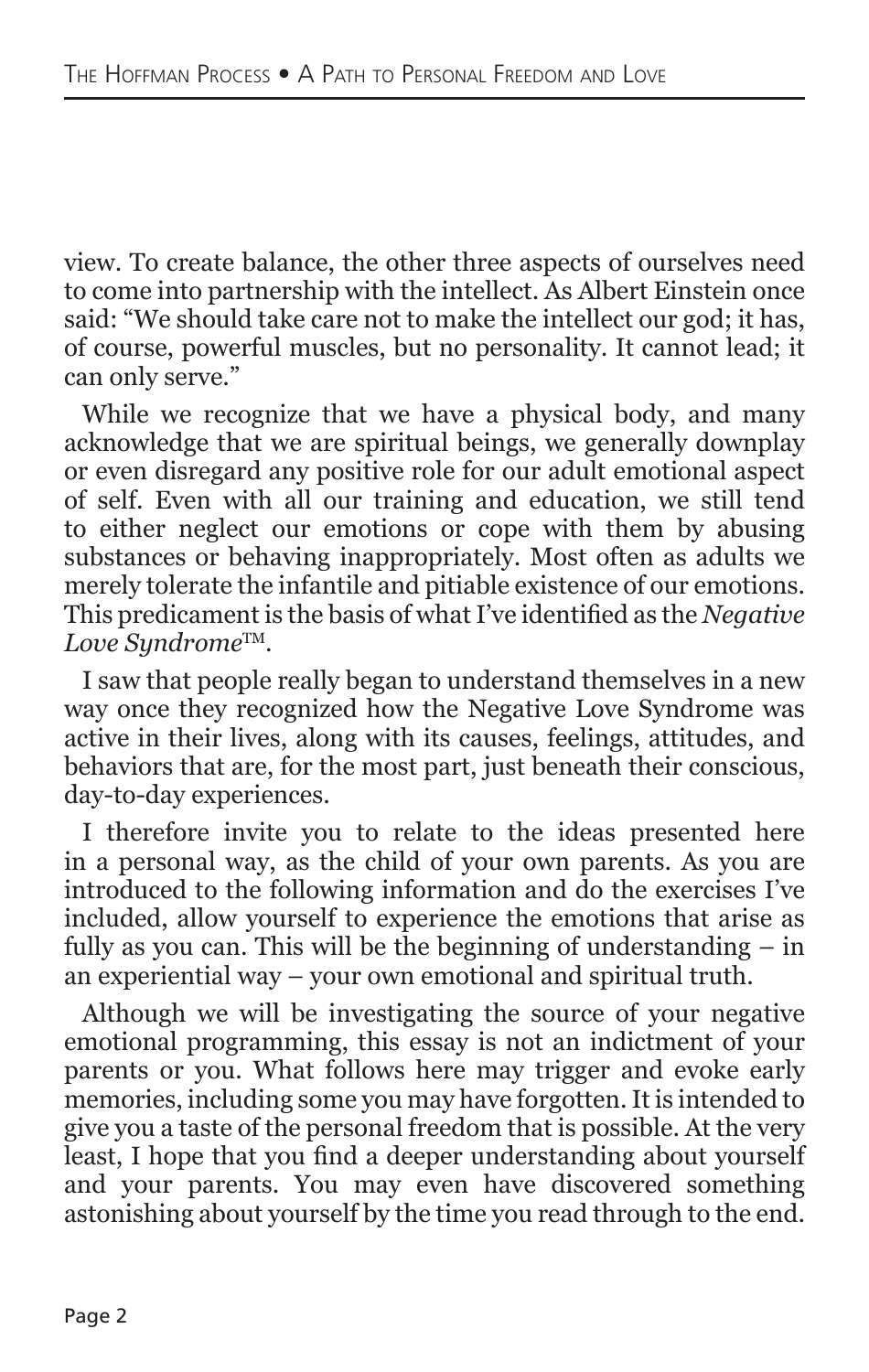### Four Aspects of Self: The Quadrinity

To help understand the great complexity of the self, its development, and the problems resulting from the adoption of the

Negative Love Syndrome, I use the Quadrinity as a framework. It is a simple yet powerful model for understanding ourselves and our behavior, which includes all four aspects of self: Body, Emotional Self, Intellect, and Spiritual Self. The Quadrinity is our whole, integrated, balanced self, embodying all four aspects.



These four aspects are, of course, interrelated and form a complex interactive system. I use three distinct combinations of aspects of the self: the Duality, the Trinity, and the Quadrinity. The Duality consists of the Emotional Self and the Intellectual Self. They can be combined as one entity or be visualized separately.

I refer to the three aspects of our minds as the Trinity: the Emotional Self, the Intellectual Self, and the Spiritual Self. Again, they can be visualized as one entity or separately.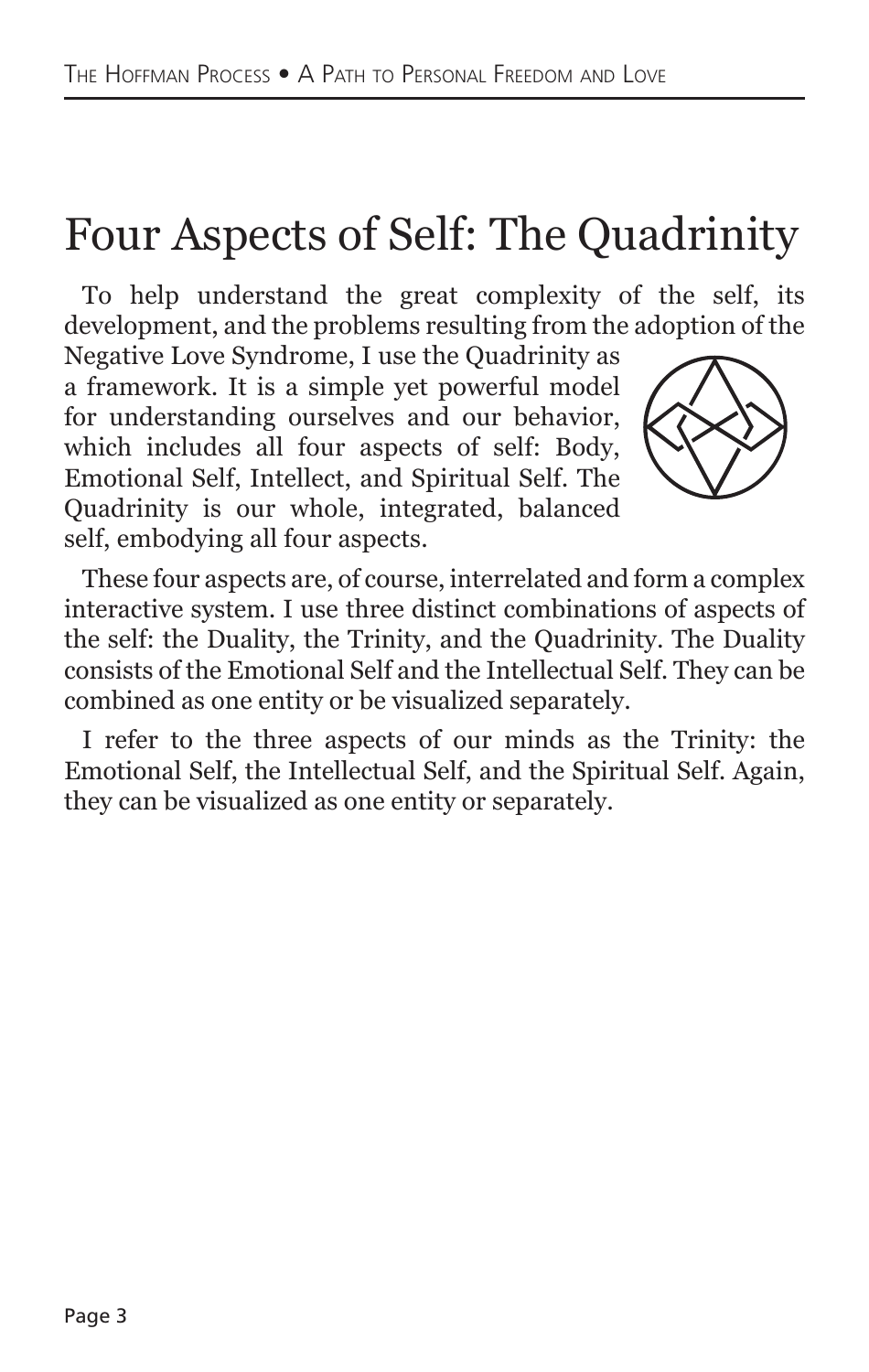### Physical Self

The Body, which includes the brain, is the physical dwelling place for the mental aspects of the self. Through the body we act out and manifest the thoughts of the Intellect, the feelings of the Emotional Self, and the essence of the Spiritual Self. The following are qualities of the physical self:

- Experiences the world through our senses
- Communicates with others through voice and gestures
- Connects with the mind via neurological and biochemical feedback
- Carrier of genetic information
- Repository for the memories of all experiences
- Manifests physical symptoms of unresolved mental and emotional conflicts (e.g., pains of stress)
- Acts out emotional and intellectual behaviors, both positive and negative, and can express the Spiritual Self

## Emotional Self

The Emotional Self contains feelings expressed through the physical body. It is where negative patterns first show up developmentally and, along with the Intellect, where these patterns reside. The negative emotional self is defined as childish. It has no sense of time or space. It regresses readily.

#### **Positive characteristics Negative patterns**

- 
- 
- 
- 
- Spontaneous Rigid
- Adventurous Fearful
- Feels grief Depressed
- Curious Rebellious
- Playful Ashamed
- Joyful Anxious
- Creative Defensive
	-
	-
	-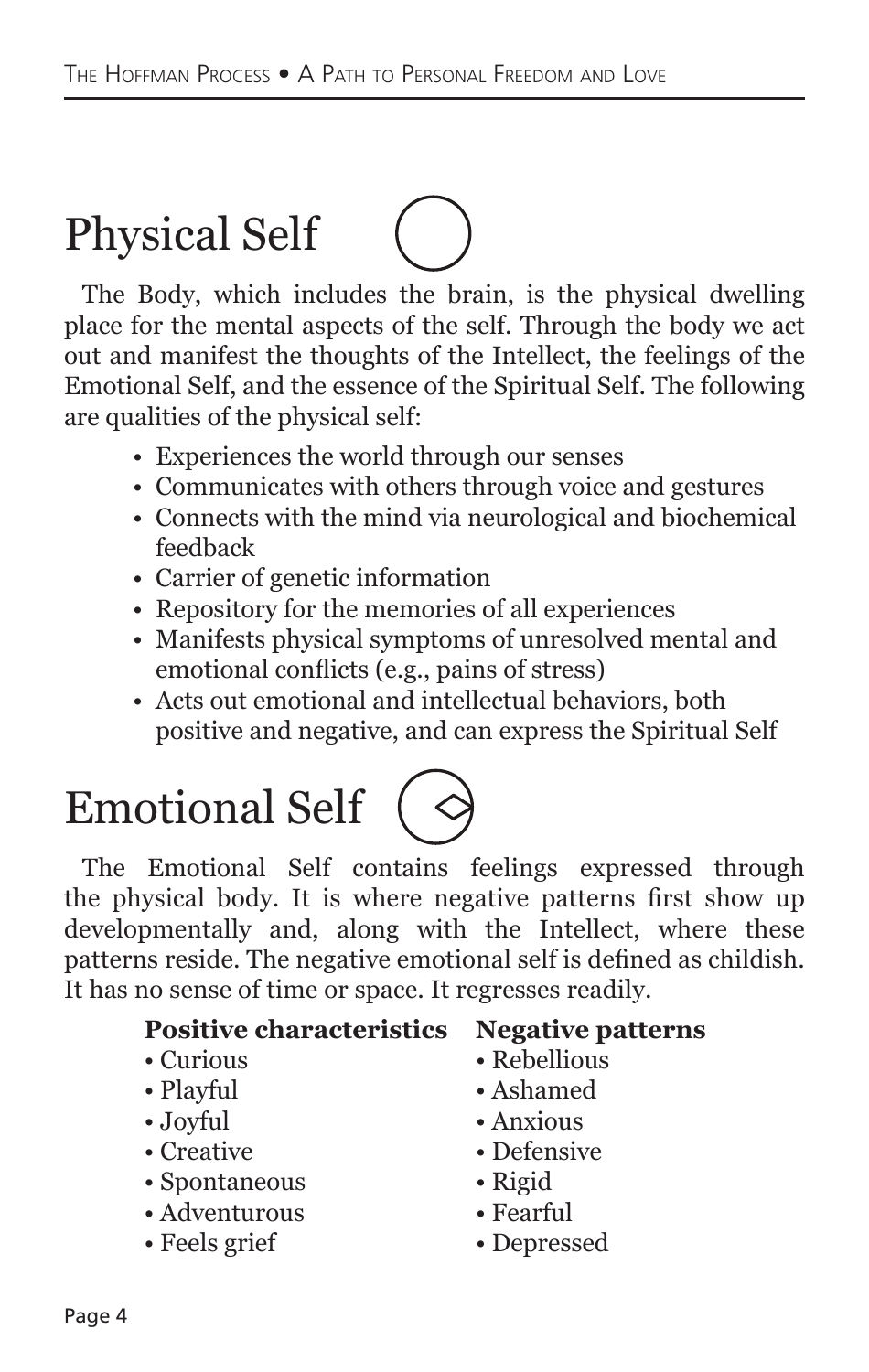## Intellectual Self $\Diamond$

The intellectual self, our logical and problem solving thoughtprocessor, includes what and how we think, our world views, values, and beliefs. Along with the Emotional Self, the Intellect is where patterns reside. Shoulds, shouldn'ts, dos, don'ts, and can'ts are in the Intellect and can be either positive or negative. They are negative when they are compulsive.

#### **Positive characteristics Negative patterns**

- Rational Critical
- Understanding Over-rational
- Knowledgeable • Judgmental
- 
- 
- 
- 
- 
- 
- 
- Creative Defensive
- Logical Argumentative
- Analytical Making excuses
- Discerning Controlling

### Spiritual Self



The Spiritual Self is the pure, non-programmed, non-mediated aspect of self that is a positive, pure and open presence, yearning to embody our larger, true nature in this world. It is our essence, our strong, clear sense of self that is untouched under all our negative experiences, memories, and actions.

- Intuitive, responsive, unconditioned, and connected
- Wise, growing, moving toward wholeness
- Intentional, courageous
- All-loving, compassionate, and forgiving
- Peaceful, grounded, and centered
- Aspires to goodness, truth, and justice
- Mediator, integrator
- Moral and completely ethical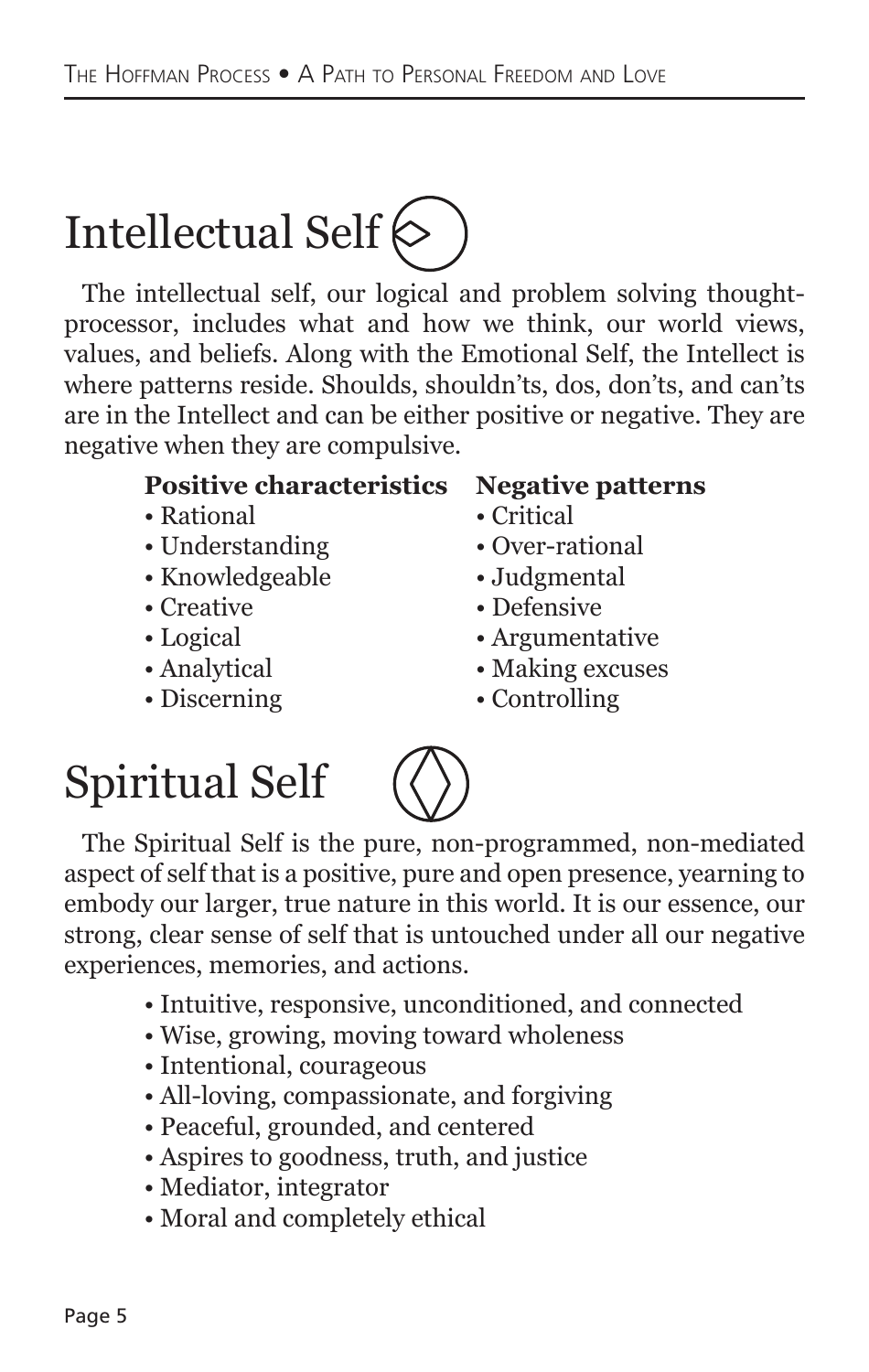For thousands of years, human beings have attempted to understand and come to terms with the mystery of life and of creation itself. One enduring notion maintains that the source of everything is a non-physical, intelligent, loving spirit or being, and that we are connected to that spirit. Aldous Huxley called this the *Perennial Philosophy*. Though the exact manner in which people have experienced this higher intelligence varies from age to age and culture to culture, the belief in its existence persists.

Ken Wilber described the *Perennial Philosophy* in the following way:

"Reality, according to the perennial philosophy, is not one-dimensional; it is not a flatland of uniform substance stretching monotonously before the eye. Rather, reality… consists of different grades or levels… . At one end of this continuum of being, or spectrum of consciousness, is what we in the West would call 'matter'… and at the other end is 'spirit' … or the 'superconscious'." (i)

Human beings have always searched for ways to connect and to have communion with this presence. They have used many names to describe this experience. Some call it God; some call it the Infinite. Many describe the experience of it as ecstasy, joy, clarity, bliss, inner peace, wholeness, and love. Even a moment of such an experience can be life transforming. Ralph Waldo Emerson said: "Our faith comes in moments; our vice is habitual. Yet there is a depth in those moments which constrains us to ascribe more reality to them than to all other experiences... I am constrained every moment to acknowledge a higher origin than the will I call mine." (ii)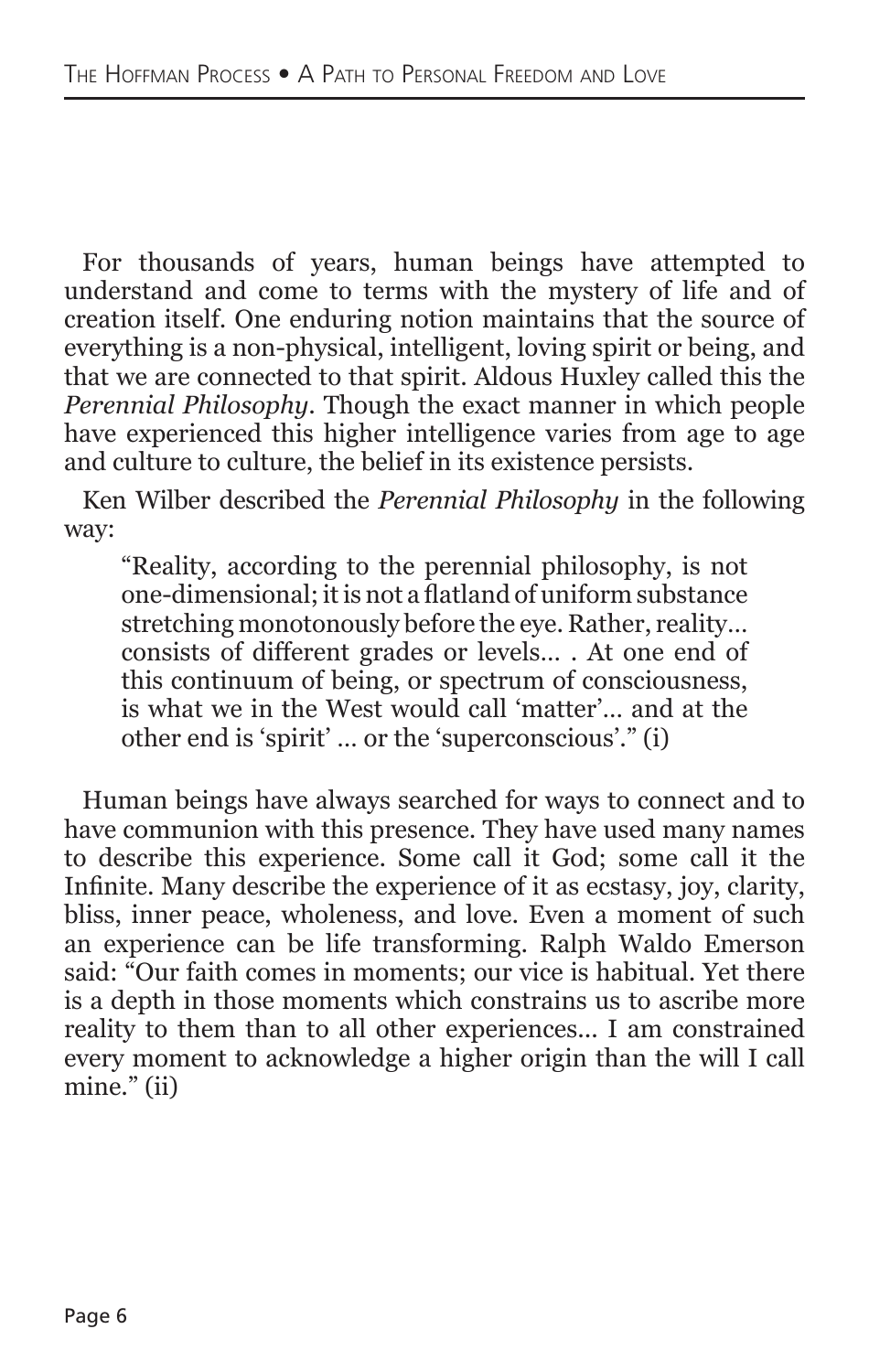### The Light

The experience is often reported as being a powerful, brilliant – though not blinding – pure light where fear of death is eased. Much has been written about those who, near death, recall emerging from darkness into a magnificent, loving light, with peace and love awaiting them.

Many people have searched for ways to connect and have communion with this Light through various forms of spiritual practice. In 1976, I came to understand that because we are of this Light, we should be able to communicate and make contact with it directly and at will, without intermediaries. To facilitate this, I developed the *Light Journey Visualization*, through which anyone can enter the Light of peace and compassion.

This experience has proven to be deeply moving. If desired, virtually anyone can experience being in the Light, and their Spiritual Self as being of the Light. Visualizations can give us access to the underlying truths of our Quadrinity.

Ordinarily, we are as unaware of the Light as we are unaware of the sources of our negative emotions. In the Hoffman Process, we use guided visualizations (guided imagination) to make conscious contact with our unconscious mental processes in order to gain access to our true feelings.

We can then discover both our non-conditioned self and our conditioned self. As we begin to experience our Spiritual Self, we recognize our fundamental goodness and begin the journey toward integration and balance.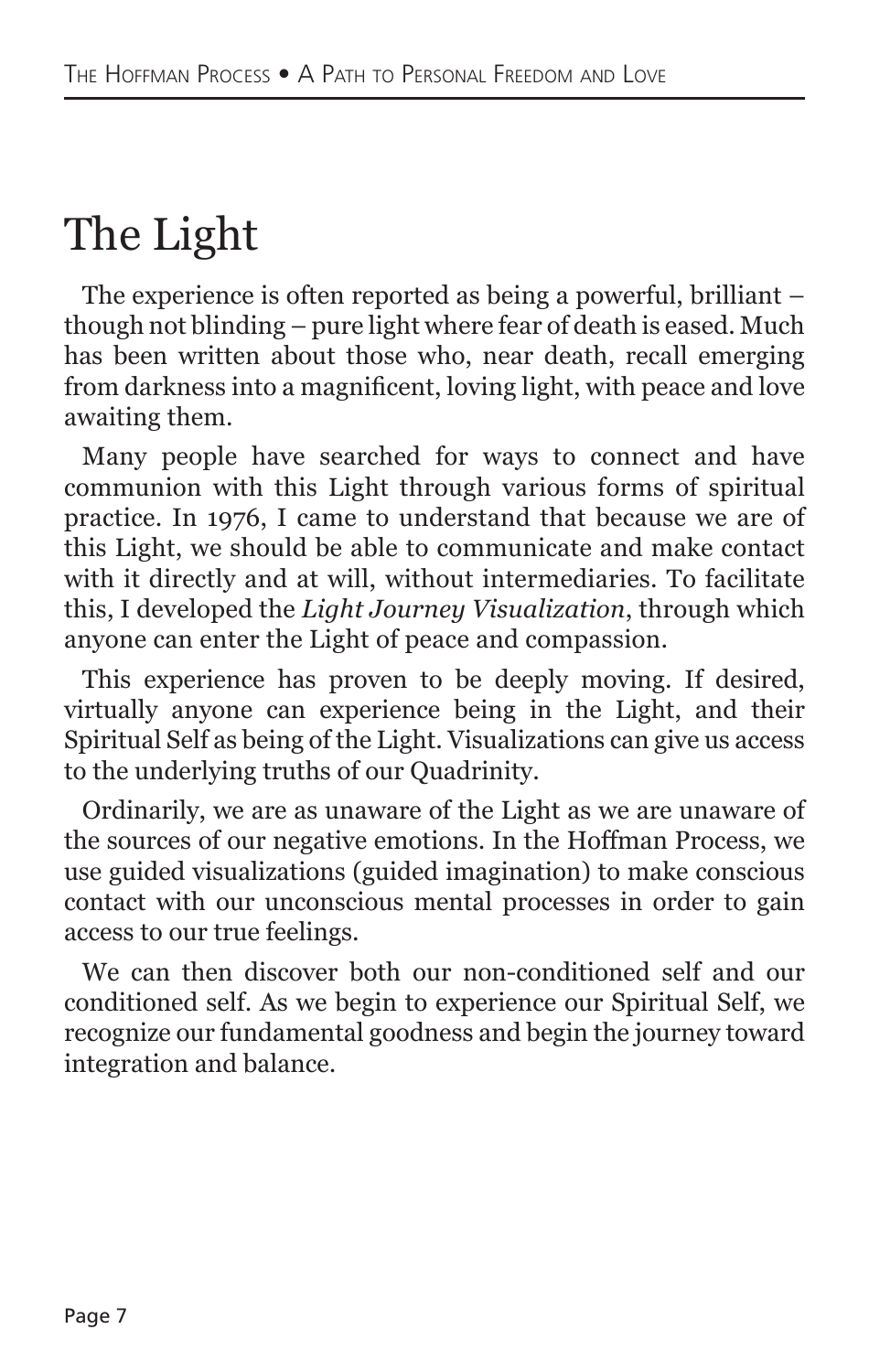### Negative Love Syndrome

Negative love is inter-generational pain that is passed down from one generation to the next. **Everyone is guilty and no one is to blame.** We all have negative moods, attitudes, and behaviors that come from a very deep emotional place. Created by childhood programming, we act out these negativities every day, over and over again. The pain, the feeling of being unlovable, and the conflict caused by these negative attitudes, feelings, and behaviors result in personal suffering and social injustices that affect each of us every day.

Among mammals, humans require the longest period of care and nurture until they achieve independence. In our early years, our survival depends on intensive and continuing physical and emotional parental care. As a result, children need to feel that they will not be abandoned and that they are loved and valued by their parents or parental figures. In fact, as newborn babies, love and affection are as vital to us as food and shelter. In order to thrive, we need a continuous flow of unconditional love from Mother and Father. We are born with these needs that must be satisfied by our parental relationships. The British psychoanalyst John Bowlby, in the 1950s, developed what he called *attachment theory*, which is discussed in the remarkable book, *A General Theory of Love*. The authors, Thomas Lewis, Fari Amini and Richard Lannon, explain:

"Bowlby theorized that human infants are born with a brain system that promotes safety by establishing an instinctive behavioral bond with their mothers. That bond produces distress when a mother is absent, as well as the drive for the two to seek each other out when the child is frightened or in pain.

"Mothers shape their children in long-lasting and measurable ways, bestowing upon them some of the emotional attributes they will possess and rely on, to their benefit or detriment, for the rest of their lives." (iii)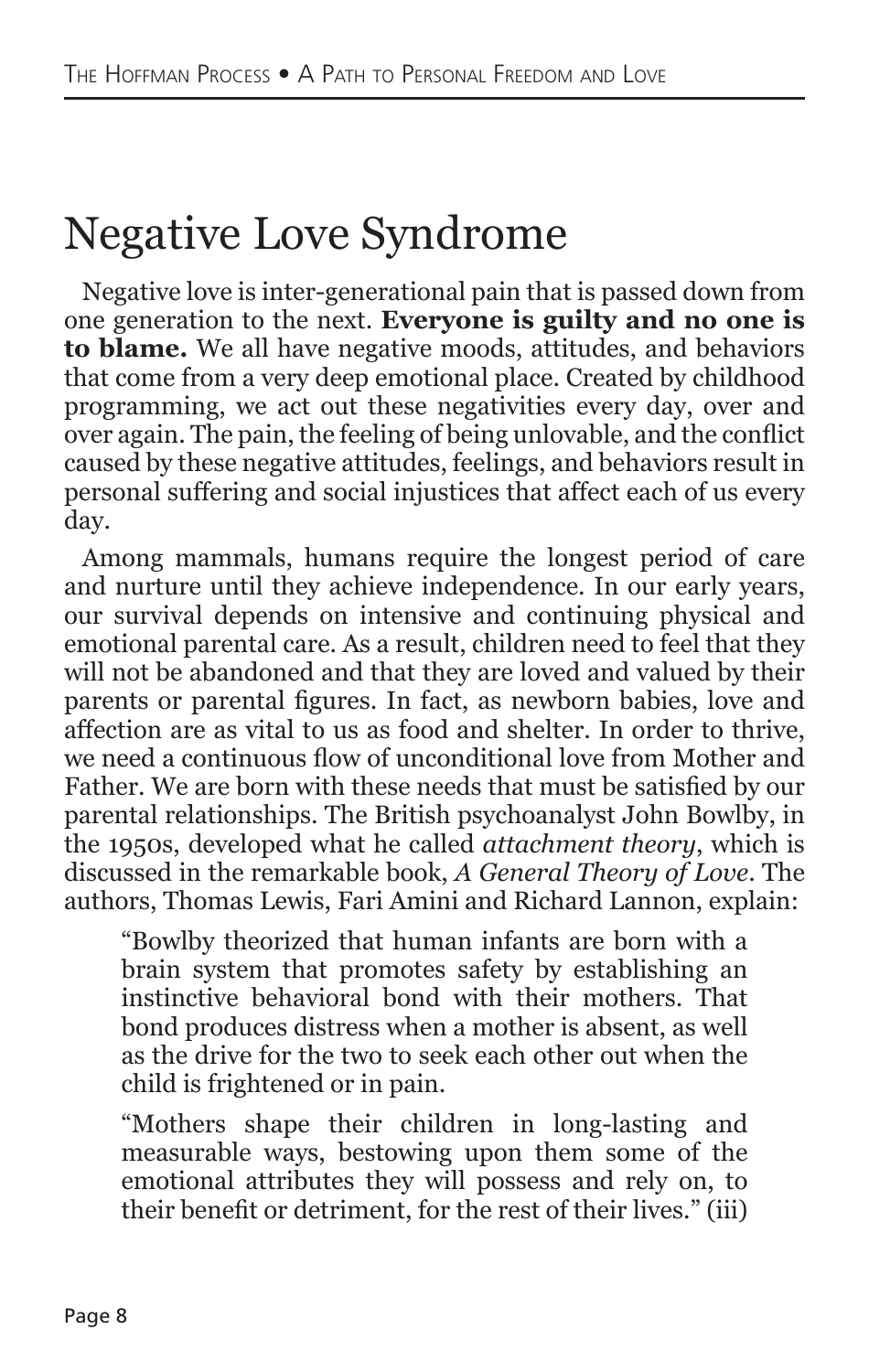In every situation that we, as children, experienced our parents' love being cut off (e.g., through depression, anger, abandonment, death), or their love becoming conditional, the parental bond was broken for us. We felt unlovable, as if a part of us had suffocated and died. The basic cause of our inability to relate to ourselves and others with love is this very state of feeling unlovable, which I call negative love.

To understand how this feeling of unlovability leads to negative programming, we have to see the world through the eyes of a child, the child we once were before we had any choice or options, before we had a mediating intellect. John Bradshaw explains why babies need unconditional love in the following way:

"Children are… egocentric. This doesn't mean that they are selfish in the usual meaning of the word. They are not morally selfish. They are not even capable of moral thinking until about seven or eight (the so-called age of reason). Even at that age their thinking still has definite egocentric elements in it.

"Egocentric thinking means that a child will take everything personally…. The impact of not having one's parents' time creates the feeling of being worthless. The child is worth less than his parents' time, attention, or direction. The young child's egocentricity always interprets events egocentrically. If Mom and Dad are not present, it's because of me. There must be something wrong with me or they would want to be with me.

"Children are egocentric because they have not had time to develop ego boundaries. An ego boundary is an internal strength by which a person guards [their] inner space. Without boundaries, a person has no protection. A strong boundary is like a door with the doorknob on the inside. A weak ego boundary is like a door with a doorknob on the outside. A child's ego is like a house without any doors.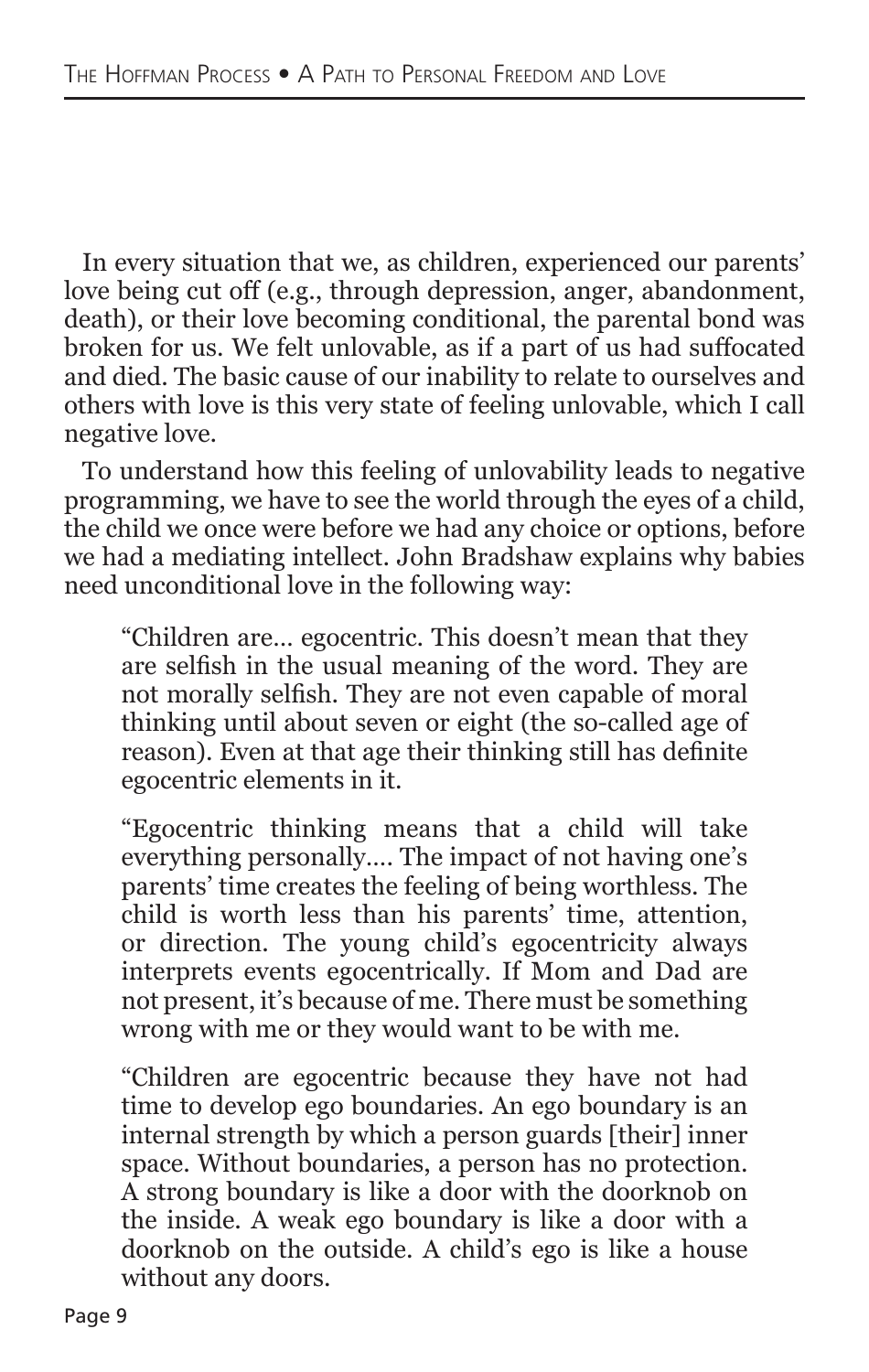"Children are egocentric by nature (not by choice). Their egocentricity is like a temporary door and doorknob, in use until strong (healthy) boundaries can be built. Strong boundaries result from the identification with parents who themselves have strong boundaries and who teach their children by modeling. Children have no experience; they need their parents' experience. By identifying with their parent, they have someone on whom they can depend outside of themselves. As they internalize their parent, they form a dependable guide inside themselves. If the parent is not dependable, they will not develop this inner resource.

"Children need mirroring and echoing. These come from their primary caretaker's eyes. Mirroring means that someone is there for them and reflects who they really are at any given moment of time. In the first three years of our life, each of us needed to be admired and taken seriously. We needed to be accepted for the very one we are." (iv)

As we looked to have our need for love met exclusively within the family, parental abandonment or rejection literally raised the fear of death for the helpless, dependent child. So, as children, we emotionally emulated (i.e., adopted and internalized) our parents' negativities in order to guarantee the continuing protection against abandonment or rejection by our parents. Children cannot recognize or acknowledge the inadequacies and faults of their parents, because that recognition would evoke unbearable anxiety.

The well-known psychiatrist Karen Horney identified this feeling of childhood insecurity as *basic anxiety*:

"A wide range of adverse factors in the [child's] environment can produce this insecurity in a child: direct or indirect domination, intolerance, erratic behavior, lack of respect for the child's needs, lack of guidance, disparaging attitudes, too much admiration or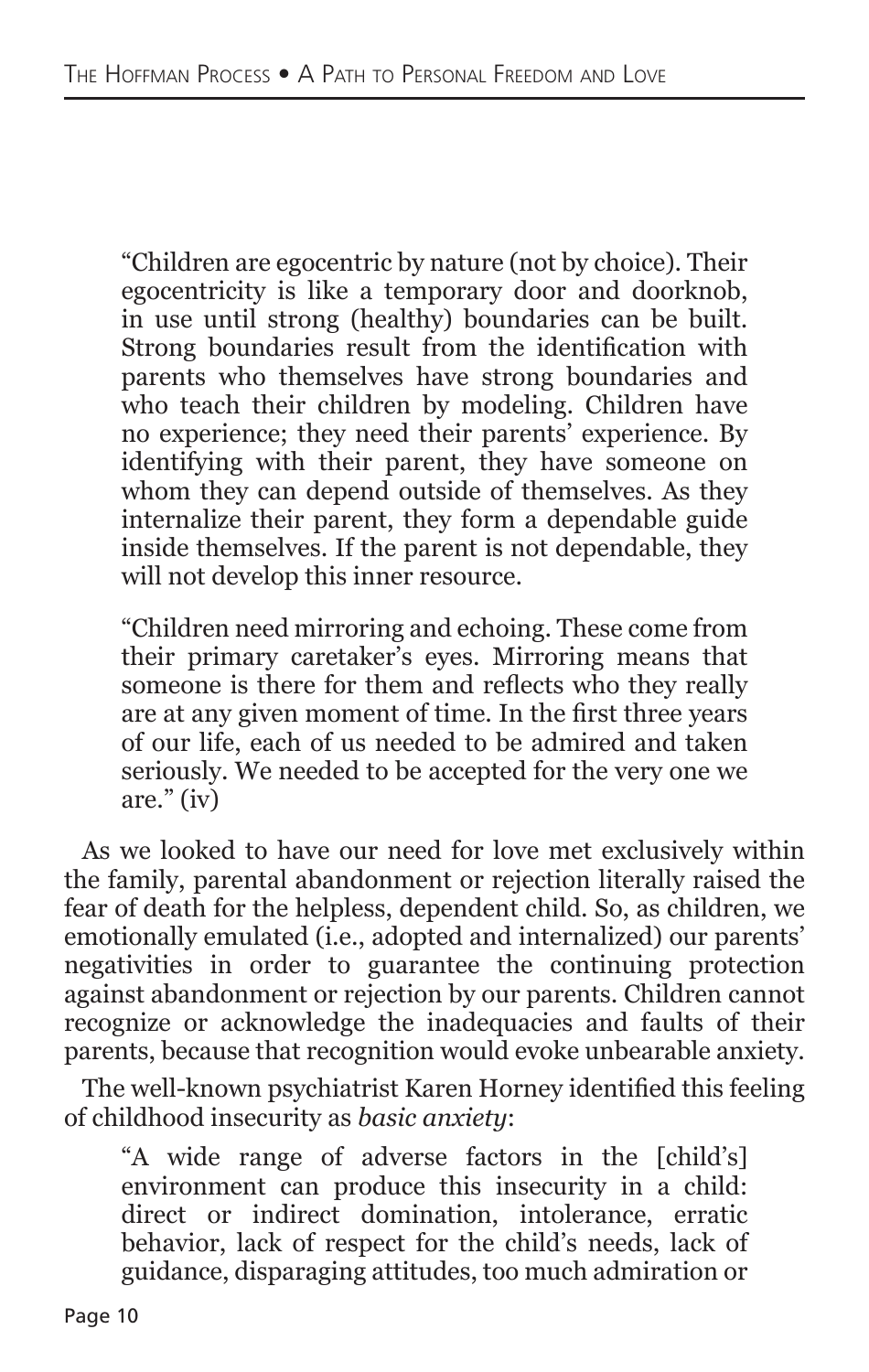the absence of it, lack of reliable warmth, having to take sides in parental disagreements, too much or too little responsibility, over-protection, isolation from other children, injustice, discrimination, unkept promises, hostile atmosphere, etc." (v)

Along with the feeling of insecurity is the sense many parents have that mistreatment is good for children. Alice Miller, in *For Your Own Good*, has observed:

" … we were not even allowed to be aware that all this was happening to us, for any mistreatment was held up to us as being necessary for our own good. Even the most clever child cannot see through such a lie if it comes from his beloved parents who, after all, show him other sides as well. He has to believe that the way he is being treated is truly right and good for him and he will not hold it against his parents." (vi)

Our early experience with our parents has a profound effect on our lives, shaping our self-image, attitudes, moods, and behaviors. We develop our survival strategies and life orientations as a result of our conditioning. Not only are we unable to recognize or acknowledge our parents' faults and their abuse of us, we imitate their faults and inadequacies (attitudes, moods, and behaviors) in order to be accepted by them.

More than merely role models, parents are everything to little children, looming so large as to be godlike. As children, we identified with our parents absolutely. But parents are only human, with negative behavioral patterns as well as positive ones. How often have you thought or said, "I sound just like my father." "My goodness, I'm becoming just like my mother." "My God, why am I doing this? My mother (and/or father) used to do that. I hated it when she did it, and now I'm doing it."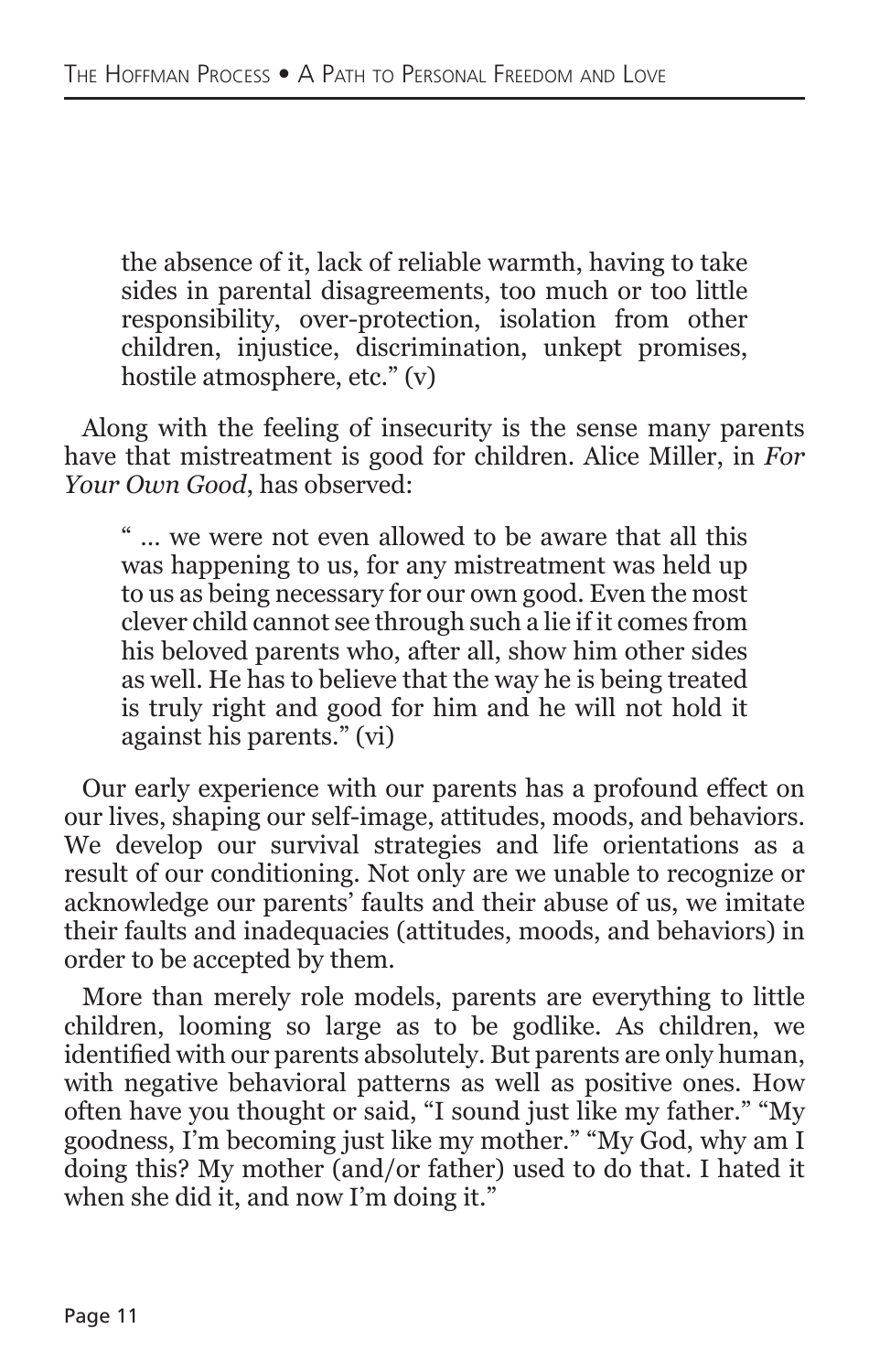Of course we are not our parents, but what then drives the powerful unconscious compulsion to be like them? It is the primitive but innocent attempt to end the sense of separation from them that we experienced as children when they were being negative. This occurred unconsciously. Knowing no better, we adopted their patterns as our own. We wanted to be like them so we could earn their acceptance and love.

The Negative Love Syndrome is the adoption of the negative behaviors, moods, attitudes, and admonitions (overt and silent) of our parents to secure their love. It includes the subsequent compulsive acting out or rebellion against those negative traits throughout our adult lives.

In an essay about the Hoffman Process, psychiatrist and noted author Claudio Naranjo wrote:

"Hoffman's idea that the child adopts parental traits in order to be loved…. [both] acknowledges the love need as the basic source of identification, [and] implies an assumption in the child's mind that by being like his parents, he would obtain the love that he is not experiencing by merely being himself." (vii)

Later, in our adult lives, we continue to compulsively act out negative patterns from our childhood in an ongoing attempt to be loved. Even though we know that there are alternatives to our negativities, and even though we recognize on some level that these behaviors cannot bring us happiness, we continue to act them out. Negative love patterns, though unconsciously motivated by our deep need for love, produce alienation and/or rejection.

Then, when our negative behaviors don't produce the love we want and need, we blame others and become vindictive. In effect, we want revenge for not being loved and accepted and, thus, we become even more hurtful toward ourselves and others. This leads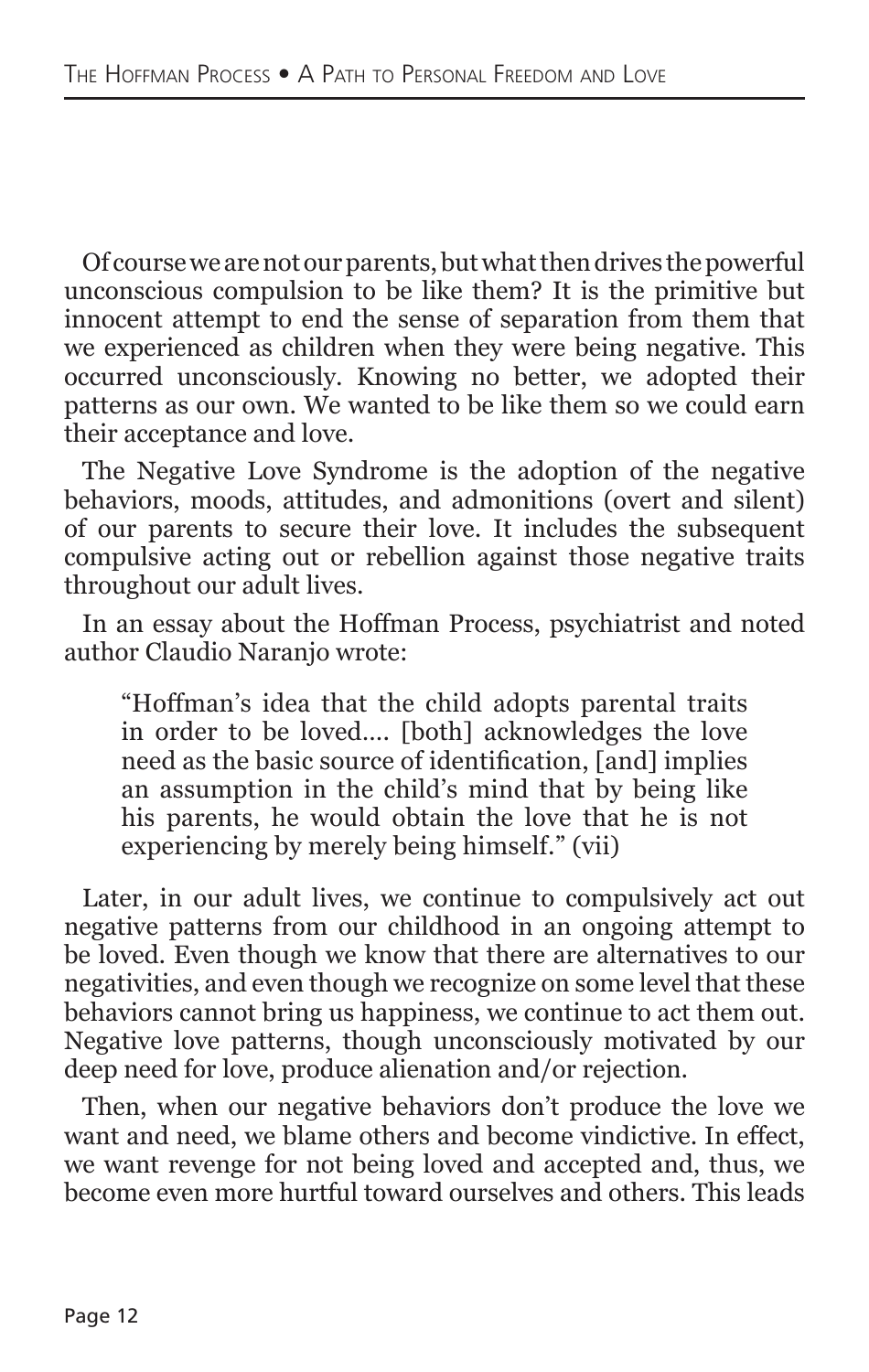to remorse, guilt and shame, which reinforce the belief that we are essentially flawed. In due time, our own children adopt our patterns in order to secure our love, and the Negative Love Syndrome passes on to the next generation.

In living out these adopted negativities, we obscure our innate and true loving essence, just as our parents did. For transformation to take place, we must first become aware of the negative aspects of our lives. Only then does a way out become possible. The key is in the awareness that we adopted our parents' negative traits. **Anything adopted can also be released.**

The Hoffman Process teaches us how to release and resolve the persistent negative feelings of being unloved and unlovable. The way out may seem a daunting task: we must somehow transcend our parents' negative traits without feeling inner conflict. To achieve this we must have the courage for honest selfexamination and accept that challenge wholeheartedly. We will return to the transcendence of the Negative Love Syndrome after we have further considered the mechanisms by which we adopted the negative love patterns.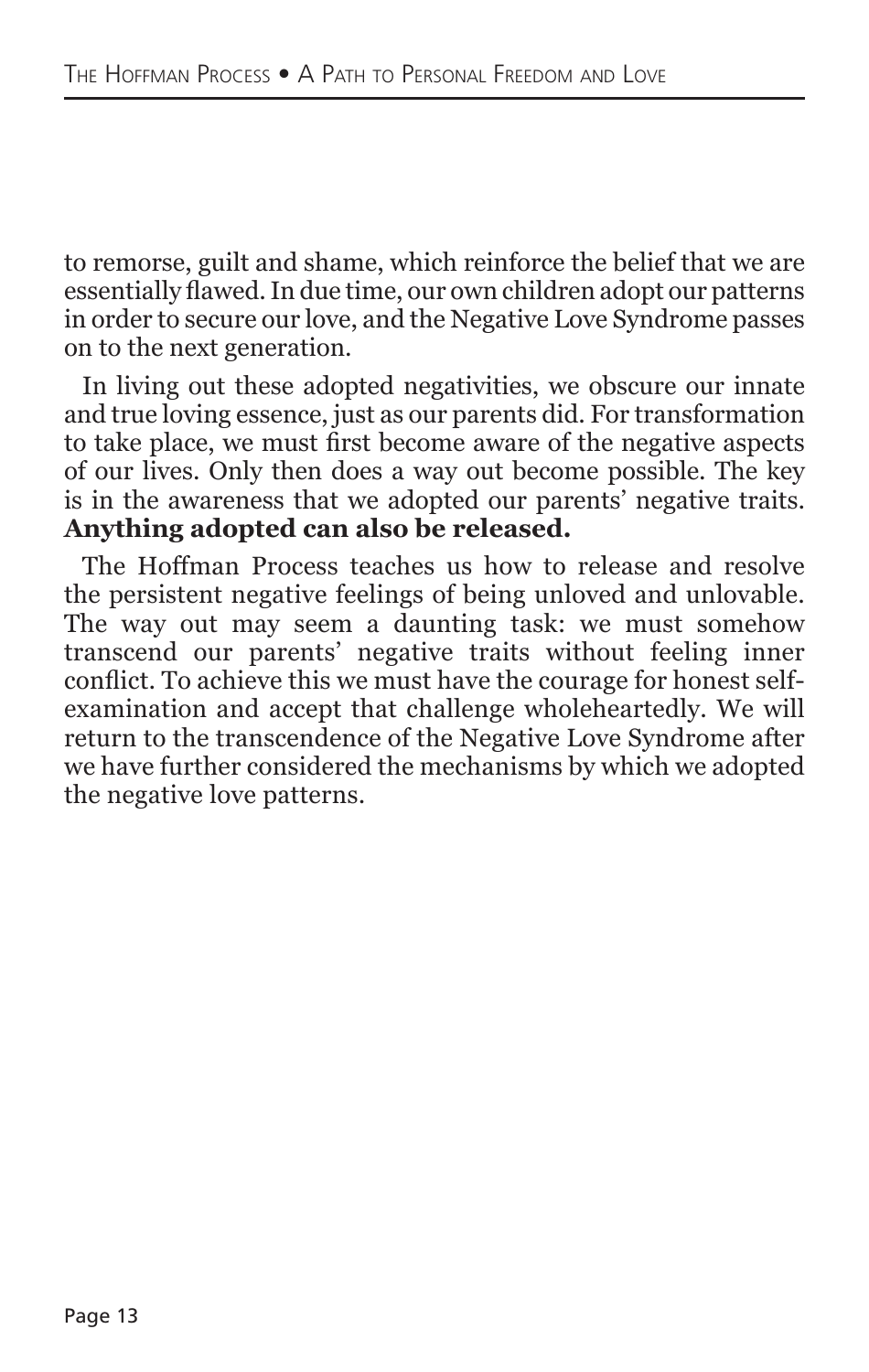### Adoption Of, and Rebellion Against, Negative Love Patterns

The adoption of our mother and father's patterns of feeling and behaving begins in Mother's womb and accelerates after birth. The negative programming continues until puberty, by which time we've adopted – or rebelled against or rejected – virtually all of our parents' and surrogate parents' or caretakers' behaviors, moods, and attitudes. We then carry them into adulthood as our own.

There are two basic ways we take on negative patterns, behaviors, moods, and admonitions:

#### **Adoption**

We unconsciously adopt our parents' negative traits and mirror the traits back to be like our parents so they will love us. For example, when adopting the negative trait of being critical, we become self-critical, critical of others, and/or set it up for others to be critical of us.

#### **Rebellion**

We unconsciously adopt our parents' negative traits, but with some of them we become conscious of disliking the negative traits and their consequences. So, we consciously suppress those traits we dislike and our feelings about them, and in an attempt *not* to be like our parents, we learn to compulsively act out compensatory behaviors.

This provides the illusion of freedom and self-development. To continue our example, imagine you adopted the trait of being critical, but at some point you attempt to be non-judgmental and accepting. Then at some point you meet a critical person. Your first reaction, from a self-righteous and moral standpoint, may be to criticize that person for their actions and behavior. Thus we find ourselves back in the original pattern.

Acting out the alternative does not quiet the negative voice within us. Instead we are pulled in two opposing directions; we get two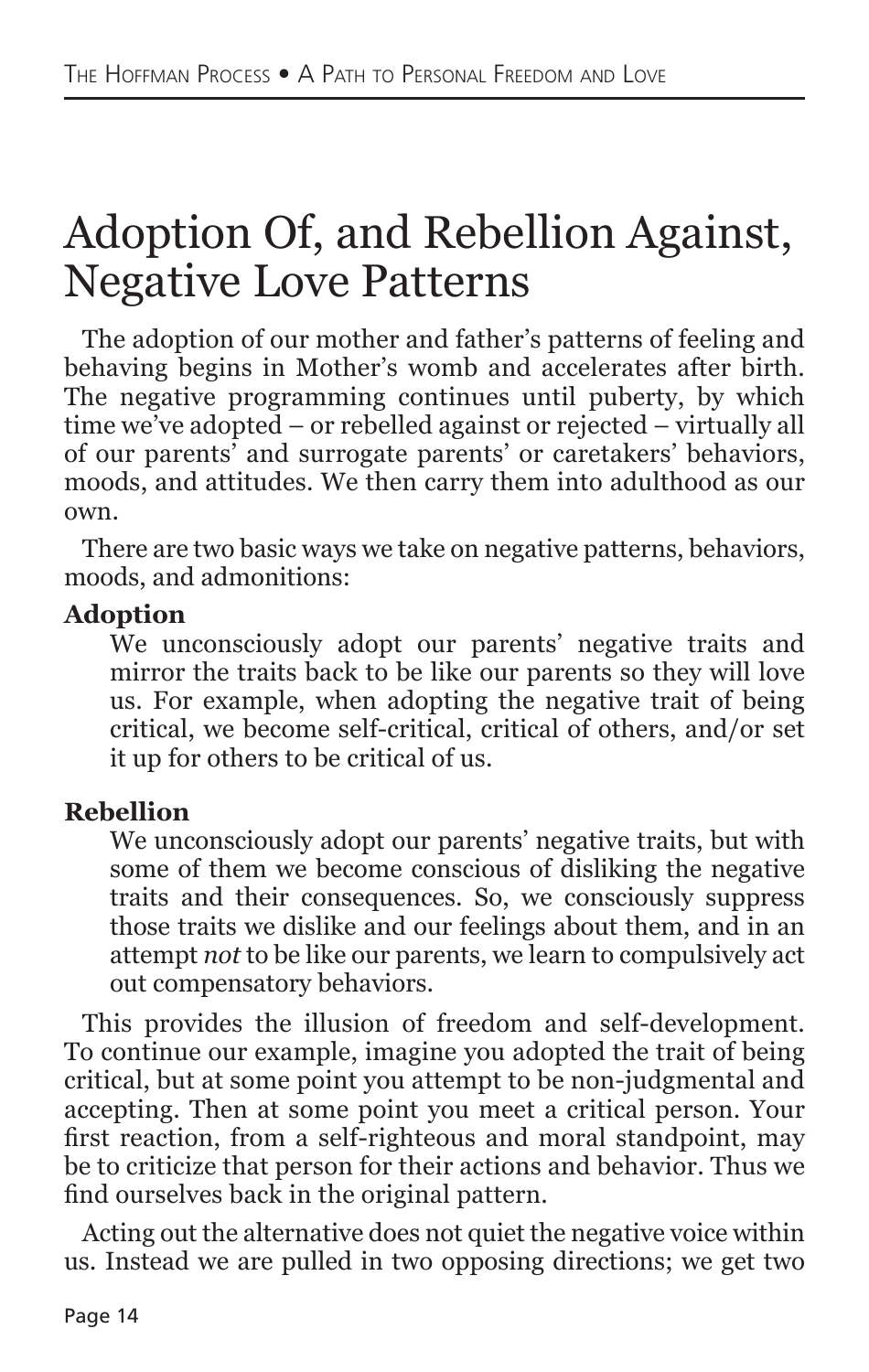patterns instead of one. On some occasions we act out the adopted behavior, and at other times we act out the alternative behavior. This see-sawing creates even greater anxiety and conflict.

To be loyal to each parent, we must play both roles, adopting each of their traits. This produces conflict, especially if your parents are very different from each other. For example, suppose your mother was quiet and placating. She never expressed anger. Father, on the other hand, was hostile and aggressive. Outwardly, you may behave like your mother, but the suppression of Dad's hostility is like a latent volcano rumbling inside, waiting for the appropriate moment to erupt. Moreover, you might recreate Mom's situation of being incompetent at dealing with anger by having angry people around you.

Any adoption of negative traits inevitably brings internal conflict. This is clearly demonstrated in extreme examples. People with abusive parents often can find themselves in abusive relationships. It has the pull of something familiar, but then there is also the unconscious hope that "this time it will be different, this time I will change the situation and get the love I didn't receive as a child." It is a way of trying to heal an old wound. However, while these old emotions are looking for love, the reality created is actually a misery of living through more abuse in the present. This is an inner conflict – a drive toward peace and lovability not felt in childhood – that actually creates the opposite.

This conflict can turn into a vicious cycle. In an attempt to resolve a situation and the underlying belief of unlovability, we act out an adopted parental pattern. When this fails, it leads us to acting out another set of behaviors or beliefs to compensate or correct for the previous ones. This continues with more negative patterns, and each trip around this cycle of patterns takes us even farther from our goals and reaffirms our unlovability. We can become very trapped as we move through the circle of ever more negative beliefs and actions.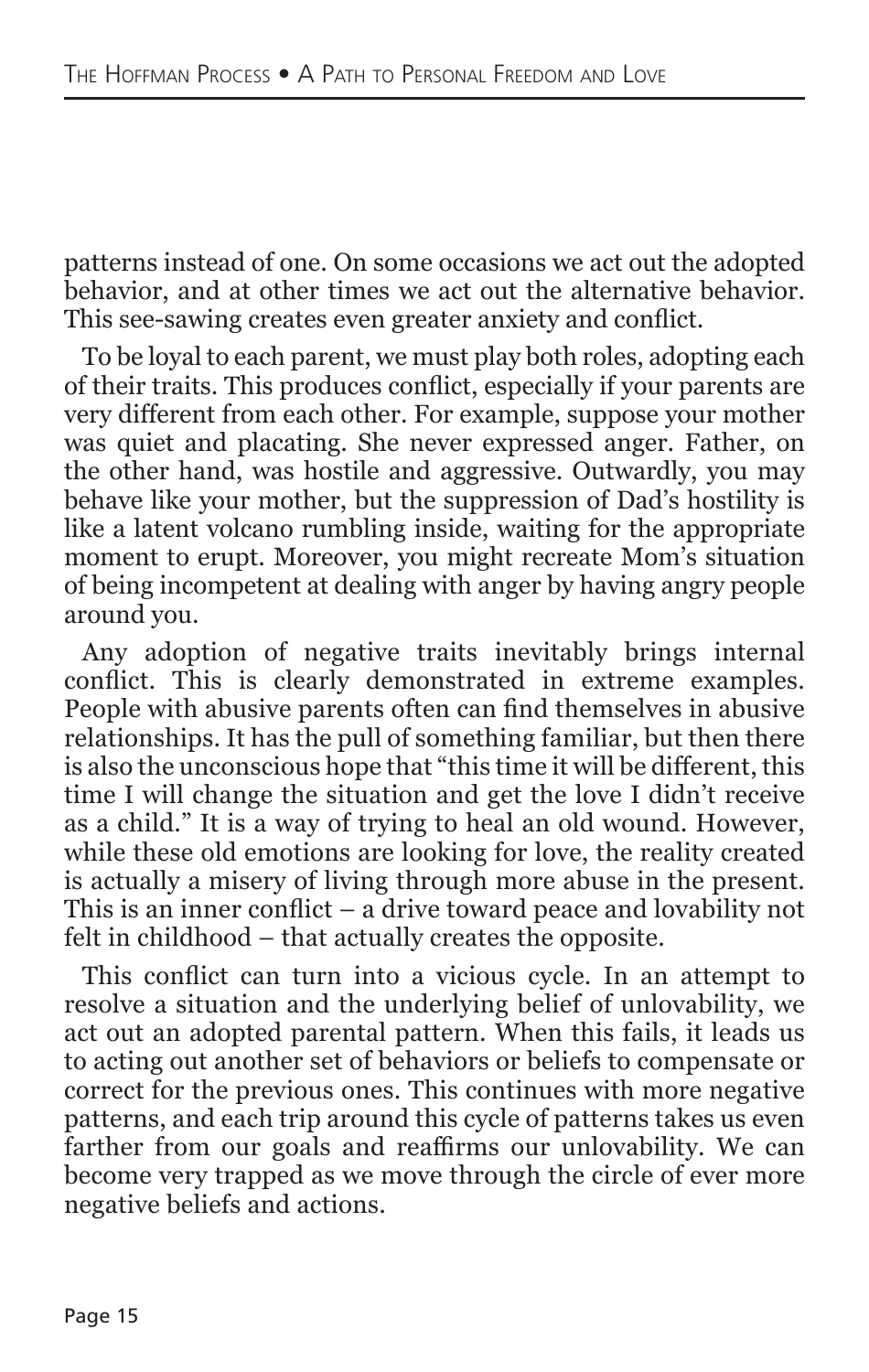### The Conflict of Negative Love

Our compulsive behaviors set us up to be rejected and unloved by the very people whose acceptance and love we most desire. If we win, we lose. This is the inevitable result of the Negative Love Syndrome. The Negative Love Syndrome has a stranglehold on us. It cuts off our ability to love freely.

As adults, we pay dearly for our negative identification with our parents. In effect, we sell our souls. For example, in our relationships, we unconsciously try to recapture Mommy or Daddy's love, choosing partners who manifest traits like Mommy or Daddy, or both. Projecting our parents unconsciously and automatically onto our lovers, authority figures, bosses, friends, colleagues, or teachers is known as *transference*. This recreates our early family system and projects the horror of the Negative Love Syndrome into the present time. The result is resistance, conflict, rejecting or being rejected, heartbreak, and loss.

As adults, we act like frightened eight-year-olds who would do almost anything to avoid pain, yet resist help. As adults we do not really have to withdraw or to pretend the pain does not exist, but Negative Love Syndrome causes us to believe that we cannot deal with difficult tasks. We spend our lives avoiding the causes of the problems in our lives, afraid that facing our pain will hurt too much and hoping that it will somehow just disappear. By modeling that, our parents were incapable of dealing with suffering; however, they misled us. It's not true.

Our attachment to negative love programming can be released, and our positive real self is always there. Due to their own childhood programming, our parents did not know how to nourish us, our perfect essences. Their own essences were not nourished by their parents. They were never taught to honor, respect, and love themselves, so how could they give to us what they never had? Had they been able to honor themselves, they would have honored us, and we would have been nourished with love and developed a strong sense of inner security.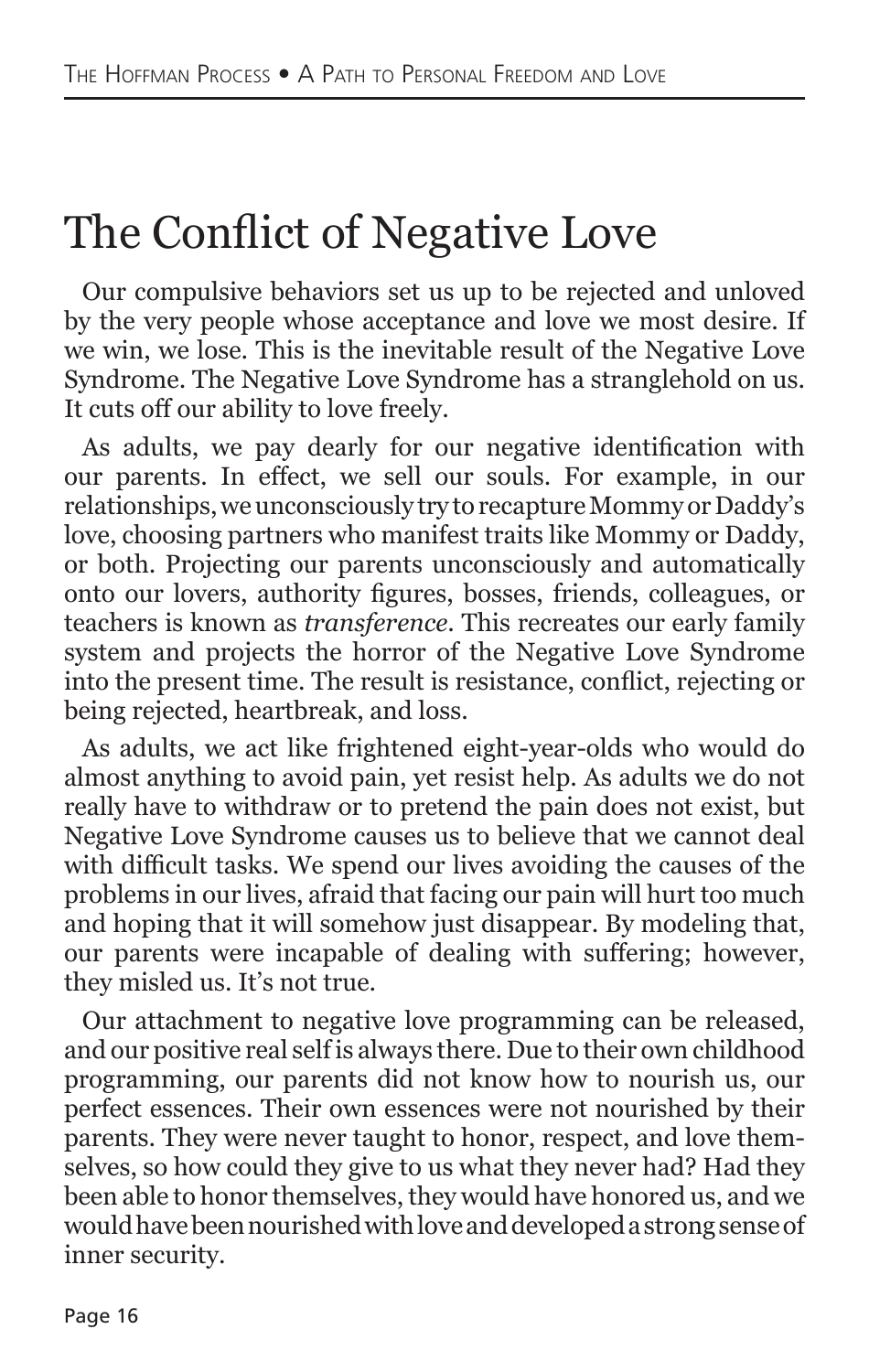### Negative Love Can Be Transcended

- Find understanding, with no condemnation, for our biological parents and our parental surrogates
- Find compassion for the childhoods they lived
- Find forgiveness for what they did to us and what we did to them
- Find total acceptance of them for who and what they were and are

When we are able to truly forgive our parents from the deepest levels of our being, emotionally as well as intellectually, then we can forgive ourselves. Forgiveness breaks our inner need and dependency on the parents of our childhood, allowing us to be free of compulsive negative behaviors, which use and abuse us. While the work of the Process does not eradicate a particular behavior, it eliminates the need to act out the behavior compulsively and automatically. We can then choose behavior that is appropriate for us in a given time and situation. And this is what we mean by transcendence: choice that is free from the constraints of our negative love programming.

When we come to love ourselves fully, we end the eternal negative chatter in our heads and find inner peace. The work of the Hoffman Process can accomplish this, not just intellectually, but emotionally, physically, and spiritually as well.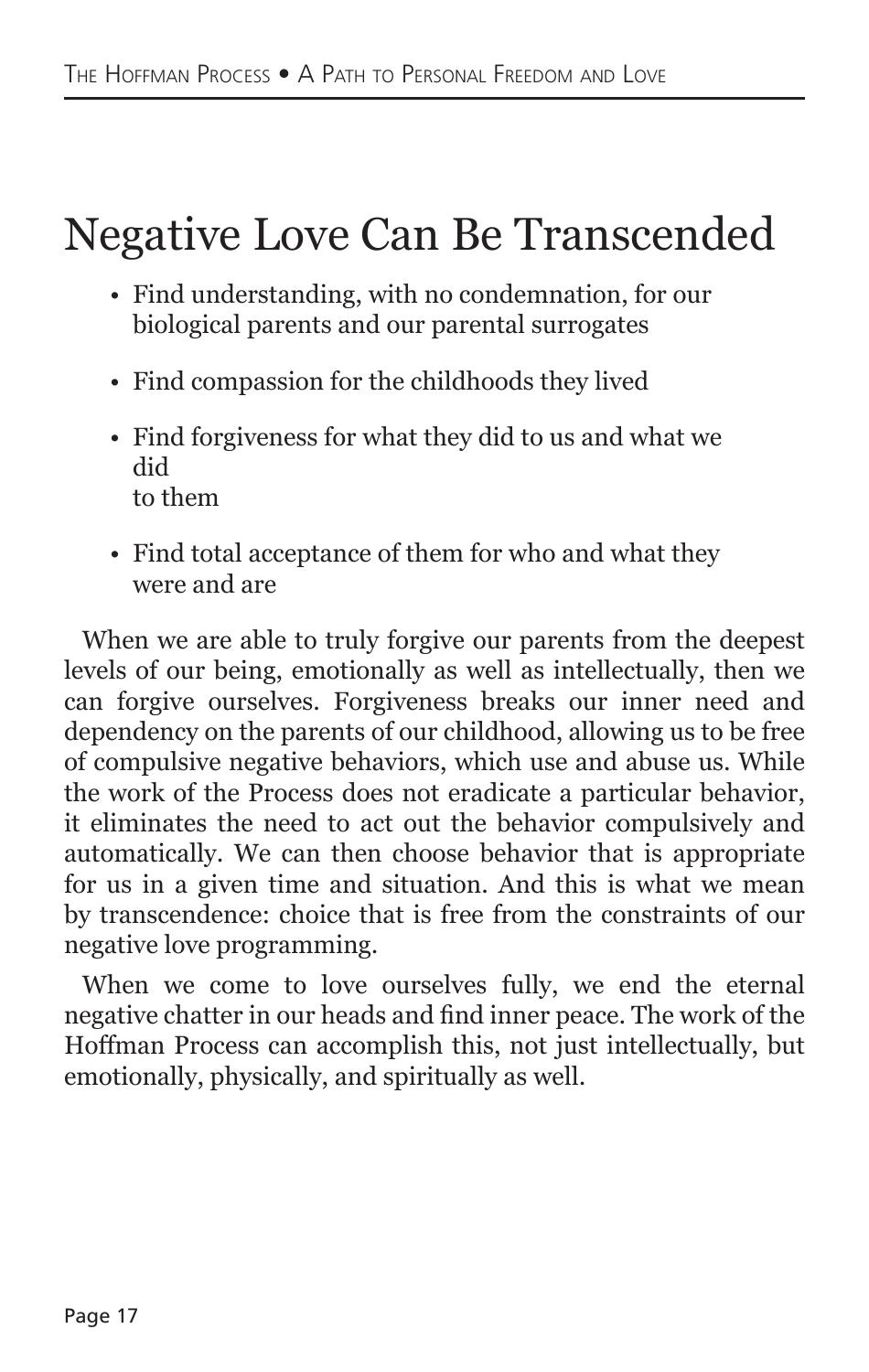#### Ultimately, to Be Free of Negative Love, We Must…

It is time to see how this applies to you and your life. If you are willing to be curious and open, you can experience the truth of the myriad of subtle and overt ways you adopted your parents' negative patterns. Before beginning these exercises, however, let's examine a set of defenses that can defeat us before we begin: denial, invalidation, cynicism, and skepticism.

Denial is our primary defense that we learn very early in childhood when we deny our parents' negativity, and later in life when we deny our own. We learn invalidation by copying how our parents invalidated themselves, or because they invalidated us. Self-invalidation provides the rationale for giving up on ourselves and denying who we are really. The result is that we become skeptical and cynical, believing that we can't be free.

As you do these exercises, carefully watch to see if you get stuck in one or more of these big patterns. If you do, reflect on how and from whom you learned them.

In order to be free, we have to be completely honest with ourselves. By facing our truth, we can free ourselves from the learned, programmed, behavioral deceptions. We must dare to go through the emotional pain of our childhood in order to come out on the other side. It is better to face this pain once and for all than to continue to carry the burden and pain of compulsive negative love programming.

No one can or will wave a magic wand over you and make it all go away. As we tell our students, you must do the work of the Process. You are your own savior. With guidance and help, you can change yourself. The struggle is short lived and intense, but the end result is inner freedom.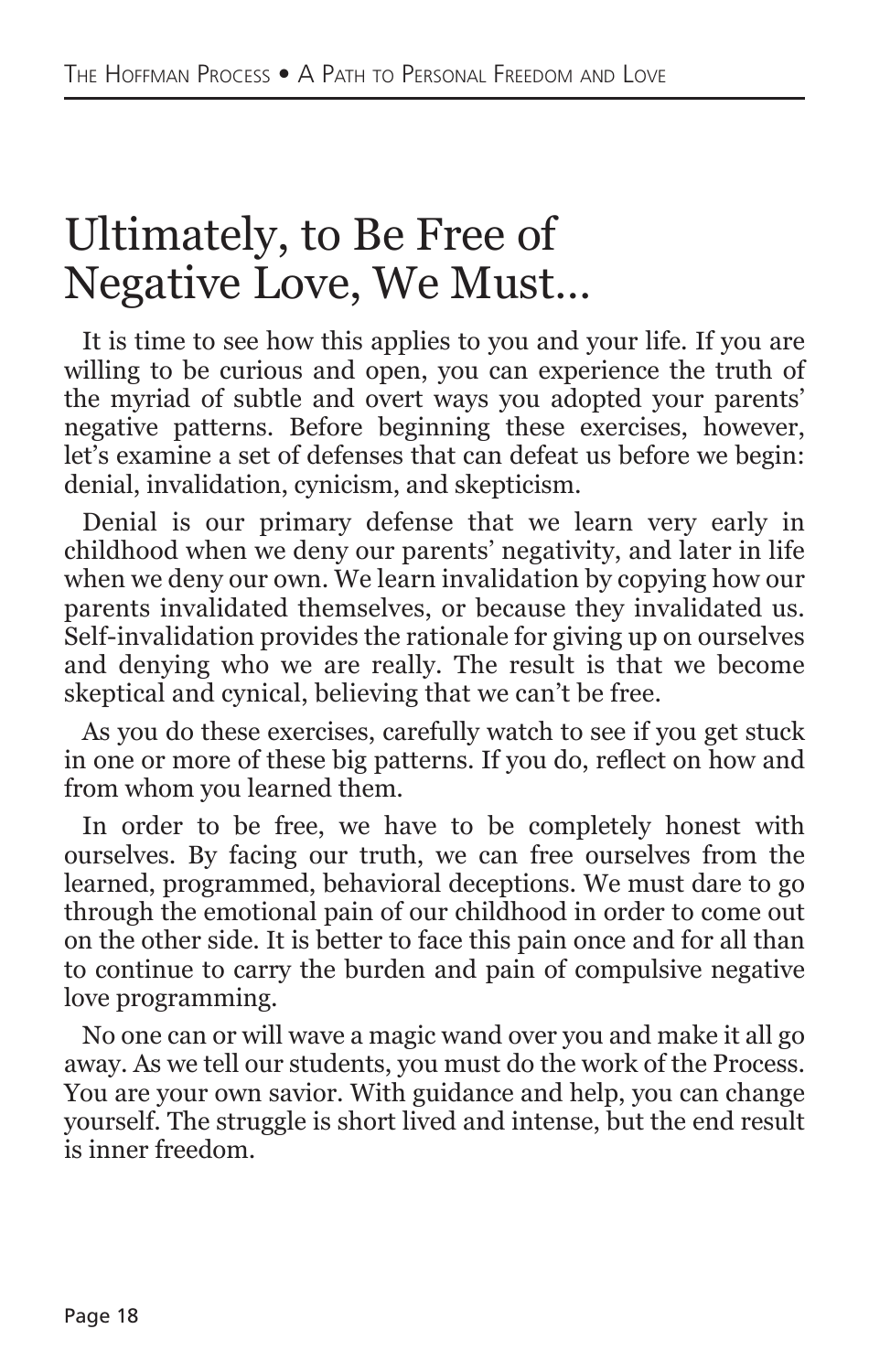#### Exercises from the Hoffman Process

Take your time as you do the following exercises. As you begin to work through them, choose to suspend your disbelief and accept what you feel and intuit. In doing the Process work, you are asked to be both participant and spectator as you chronicle your memories and feelings.

As part of the Hoffman Process, we classify hundreds of adopted behaviors and patterns under cluster headings. The following traits fall under three headings: Uncaring/Non-supportive, Negative Attitudes, and Negative Admonitions. Honestly look and see which items in the list describe your **Mother** or **Father**, and put a check in the box next to each trait, attitude, admonition, or statement that applies to them. We will return to this list after another exercise.

#### **Uncaring/Non-supportive Negative Love Traits**

#### **MotherFather Self**

|  | Not supportive, uncaring<br>Dutiful<br>Cold and unaffectionate<br>Neglectful and unreliable<br>Uncommitted to others<br>Little or no display of feelings<br>Insensitive/indifferent in relationships<br>Values things more than people<br>Stingy/selfish |
|--|----------------------------------------------------------------------------------------------------------------------------------------------------------------------------------------------------------------------------------------------------------|
|  |                                                                                                                                                                                                                                                          |
|  |                                                                                                                                                                                                                                                          |
|  | Disrespectful of spouse/children/others                                                                                                                                                                                                                  |
|  | Oblivious to others                                                                                                                                                                                                                                      |
|  | Withholds approval                                                                                                                                                                                                                                       |
|  | Ignores positive things people do                                                                                                                                                                                                                        |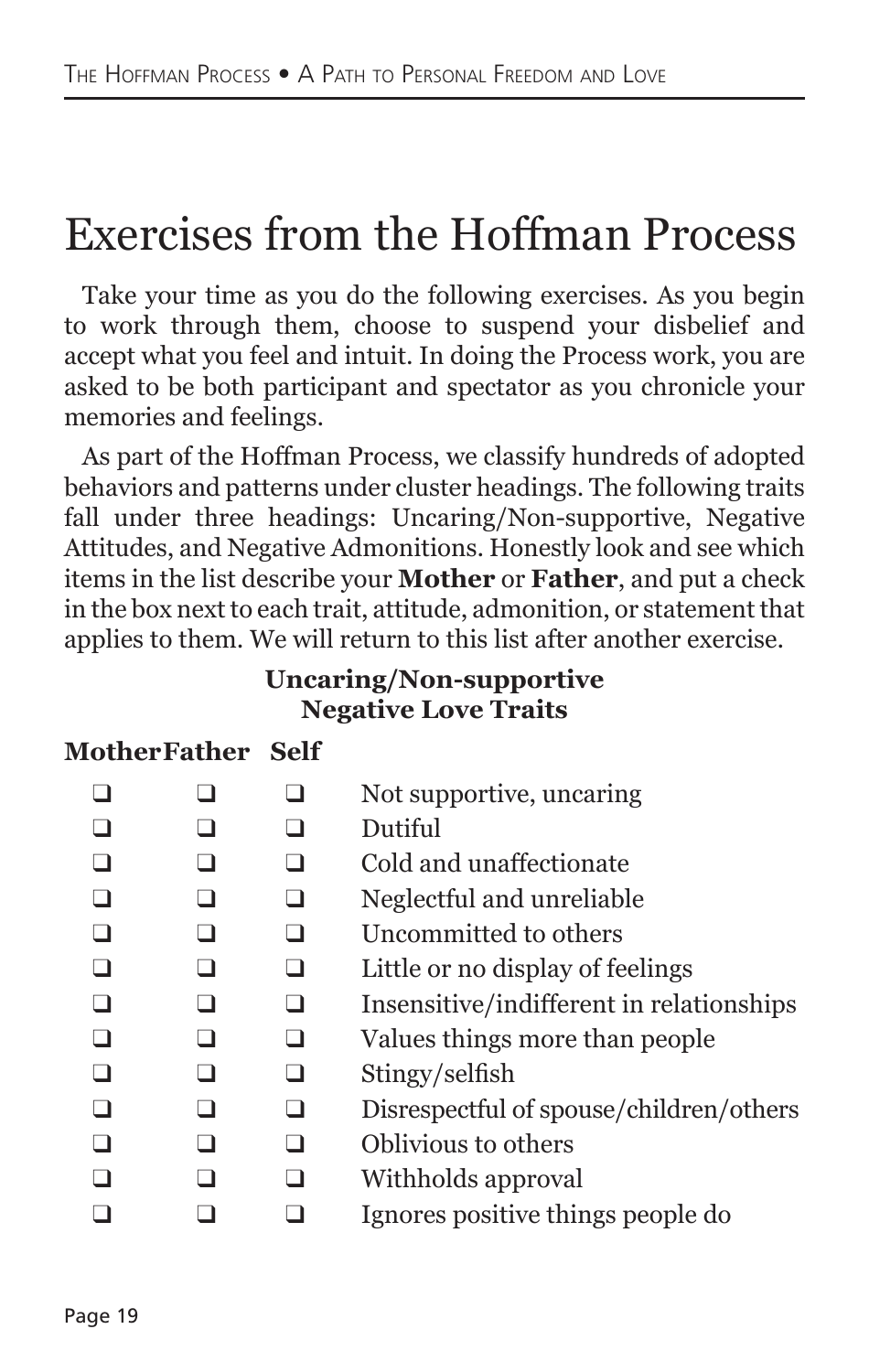#### **Negative Attitudes**

#### **MotherFather Self**

|  | I don't have time for you             |
|--|---------------------------------------|
|  | I don't have enough love to go around |
|  | I don't care                          |
|  | I am more important than you          |
|  | I can't handle negative feelings      |
|  | I can't be bothered                   |
|  |                                       |

#### **Negative Admonitions – Stated implicitly or explicitly MotherFather Self**

|  | You're not enough                         |
|--|-------------------------------------------|
|  | Feelings aren't important                 |
|  | If you get into trouble, I won't love you |
|  | Don't touch me                            |
|  | Don't rely on me                          |
|  | Don't talk to me                          |
|  | Don't show love                           |
|  | Children should be seen and not heard     |
|  | Don't tell me your problems               |
|  | You need me                               |
|  | Stay out of sight. Be invisible.          |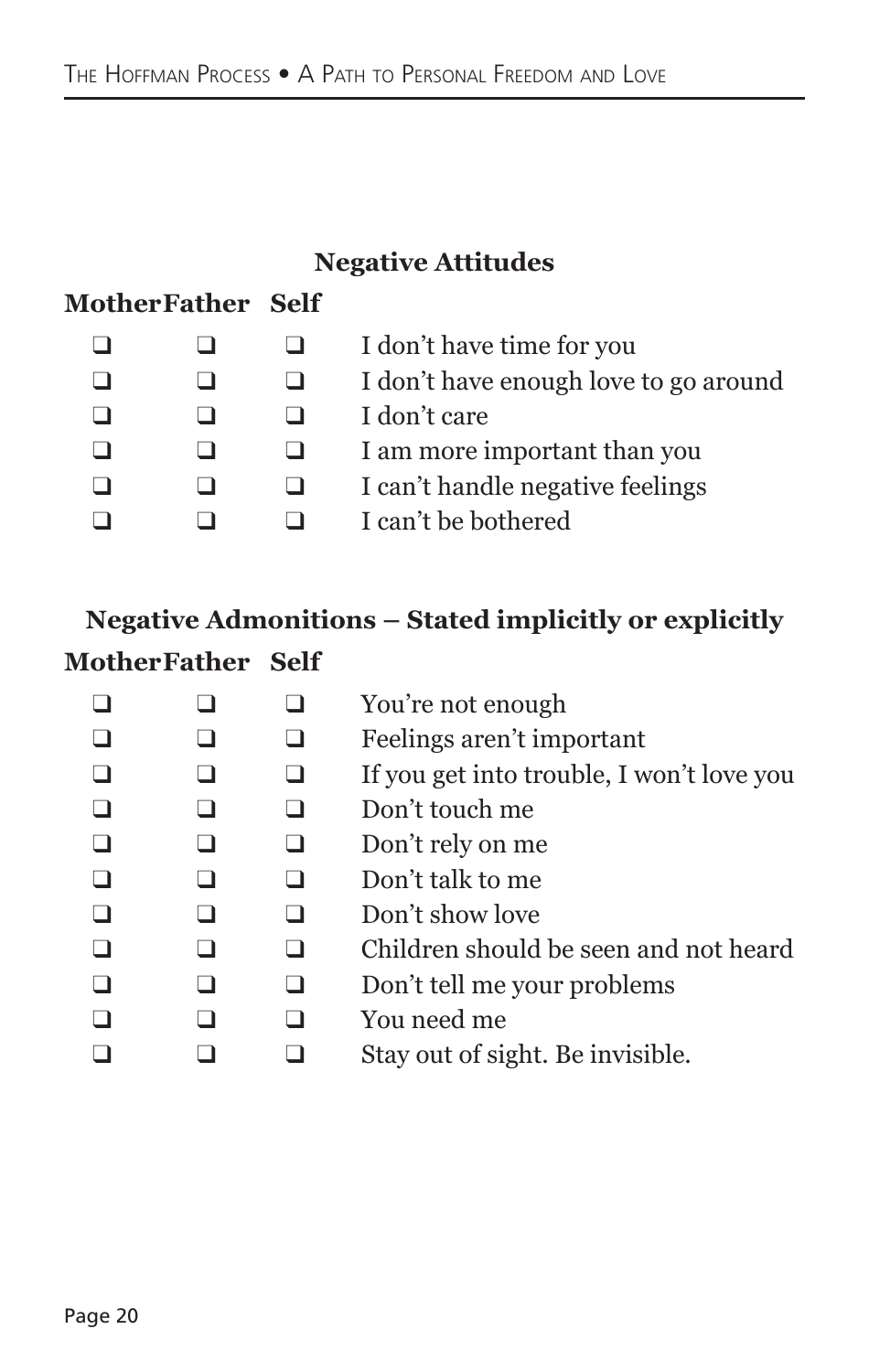### Re-Experiencing Your Childhood

Now let's examine the interaction of the entire family. The way your mother and father related to each other, to you, and to your siblings became your way of relating to yourself and others. Their way of living and loving became your way. Your mother and father's conflicts have become your conflicts. Their faults have become your faults. Their blindness has become your blindness. Your family system is the mode of operation for the behaviors, beliefs, attitudes, and emotions of the Negative Love Syndrome.

The following questions can assist us in exploring childhood patterns and in identifying automatic reactions and compulsive behaviors. Hopefully they will trigger and evoke early memories for you. Current behavior patterns need to be identified and then traced back to their origins in your family system.

I invite you to honestly look at the reality of your childhood experiences. Focus your thoughts and allow yourself to recall the scenes, situations, and experiences that the questions trigger. This may evoke pain, but it's a necessary stage before healing. Give yourself permission to re-experience the past along with any unhappiness or pain.

If you have a problem with recalling or trying to visualize what happened, simply do the best you can and accept whatever comes. You may want to write down any scenes or incidents that these questions trigger.

Take a few deep breaths, let your body relax, and clear your mind. Allow your mind to drift back to memories of your childhood. Visualize yourself as young as you possibly can. Re-experience what it was like to be you as a child. Did you feel loved and accepted by Mother and Father? Were you really wanted? Were you abandoned emotionally? Were Mommy and Daddy there, but not *there* for you? Did they die? Did they divorce?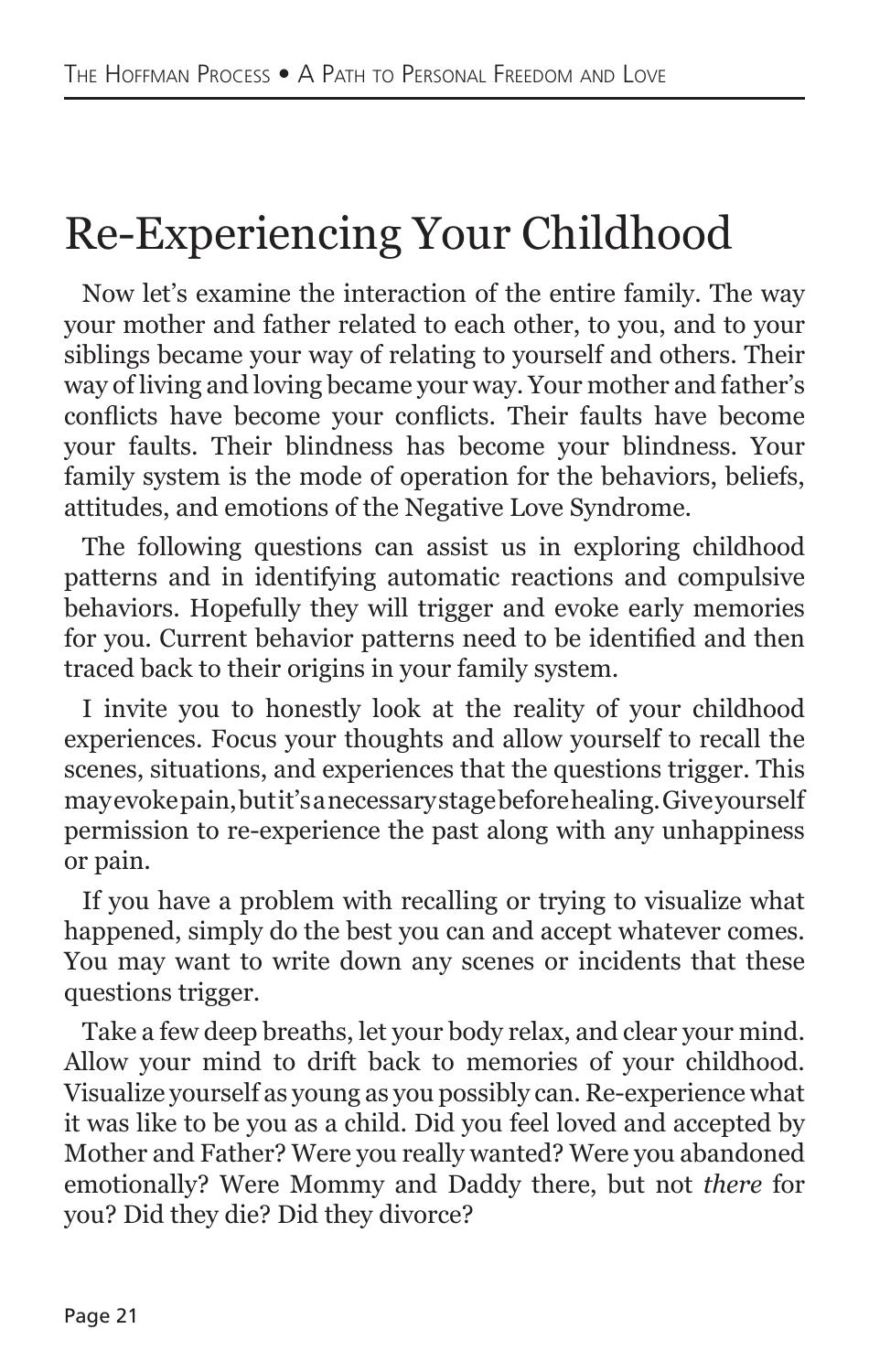How would you describe yourself as a child? How did others describe you? Obedient? Achiever? Submissive? Sad? Sick? Angry? Rebel? Helper? Were you delinquent? A troublemaker? Bad boy or girl? Problem child? Dummy? Clown?

What were the non-verbal injunctions and behaviors? For example: "Put a smile on your face. Put up a good front. Hide your true feelings." Did you get disapproving looks? How open was your family? Did they really communicate with and listen to each other? Were they uptight? How did your family act when they were angry? How was it when you felt anger toward your mom and dad? Did your family shout and scream, or did they stifle anger with a smile? Were Mom and Dad angry in the same way, or were they poles apart?

Allow yourself to recall a specific scene where anger was being exhibited by one or both of your parents. Recall a scene when you were angry with Mom, or Dad. Did you express it? What happened? Re-experience what you felt. Were your parents moody or depressed? Did they talk about it? Did they express and deal with their feelings directly? Or was everything hidden, secretive, and ignored?

Who was the boss in the family? What happened if you challenged your parents? Did you dare to express yourself? What was communication like in your family? What did they talk about? What were conversations like, if there were any? Who dominated the conversation? Who never spoke up? Were your mom or your dad quiet, withdrawn, polite?

Were your parents stingy or extravagant? Did you receive any presents? Did they talk about money? Did they fight about it? Never talk about it? Did they get into financial trouble?

What demonstrations of affection were normal in your family? How did family members behave when they touched each other, if they did? Did Mom and Dad express physical affection for each other, by holding hands or hugging? Did your parents love each other and show it? What did your parents do when you or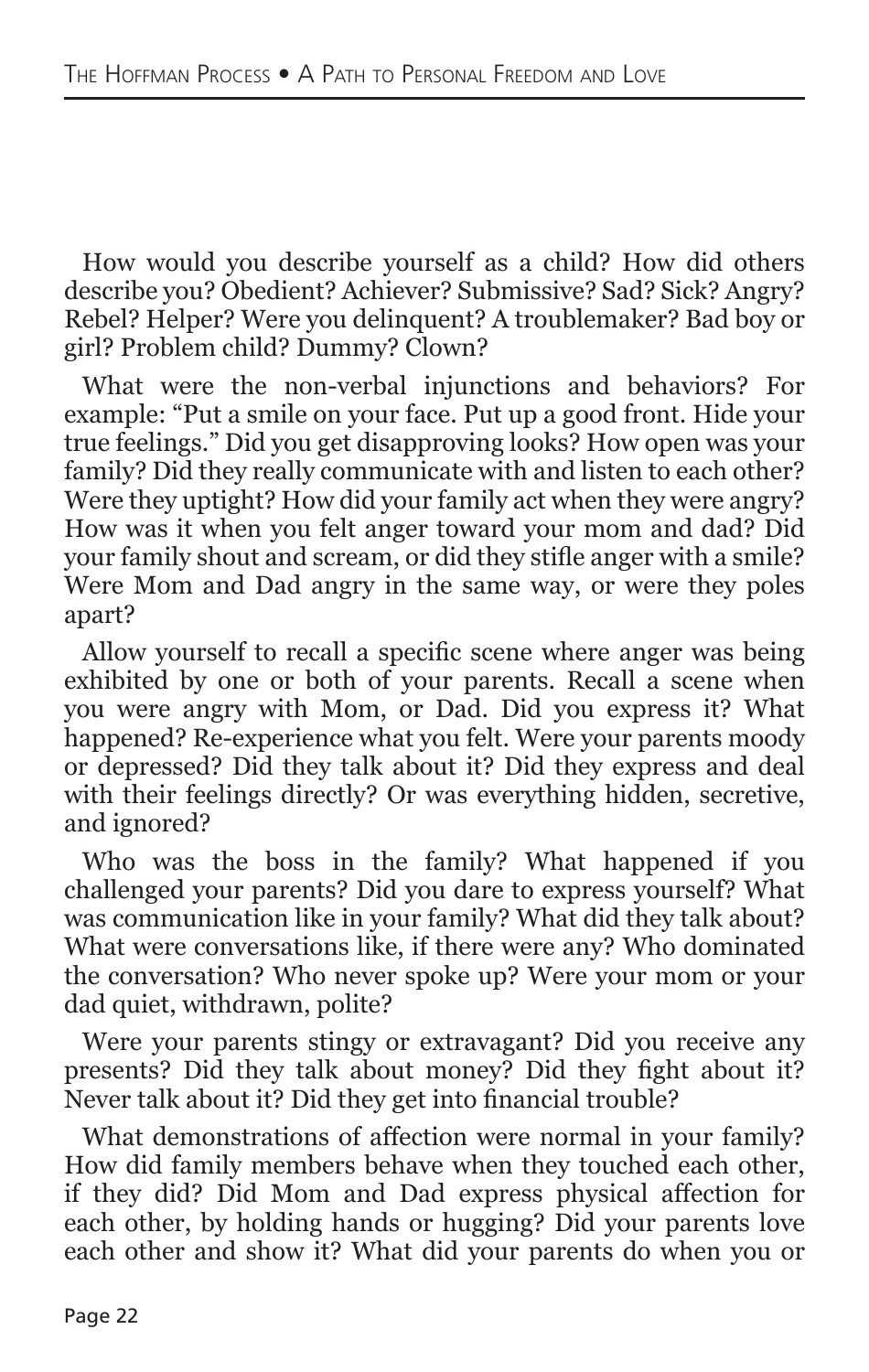your siblings misbehaved? How were you punished? Were you disciplined by lectures, or were you punished cruelly – hit, beaten, or abused? Who punished you? How did you escape punishment?

Did you come home to an empty house? Was Mom afraid of Dad or was Dad afraid of Mom? Were you afraid of one of them or both of them? Were you afraid of your sister or brother? Did you terrorize your sisters, your brothers?

Did you like your family? Was it fun, loving, and joyful? Or was it depressing, lonely, and empty? What was it like growing up in your family?

By allowing your memories to begin to surface and honestly answering these questions, you have already gathered a wealth of material. The family scenarios of your childhood created layers of lies, pretenses, negative love patterns and programs. And finally, go back to the beginning of the list of Negative Traits, Attitudes, and Admonitions on pages 19 and 20. Please look at your own life. Ask yourself, very honestly, how many of these negative traits are in your life – your attitudes, your behaviors, your patterns. Check the boxes in the column marked **Self**. Now you know exactly from whom you learned these negative patterns.

This is an experiential connection to the Negative Love Syndrome.

Fully recognizing and acknowledging how much we are like our parents is very difficult. It is a level of self-understanding that most people never attempt to achieve. Even when they do, some degree of denial remains, allowing them only to acknowledge the positive qualities of their parents, or else blaming their parents and themselves for the guilt and shame that arises when they act against their own best interests.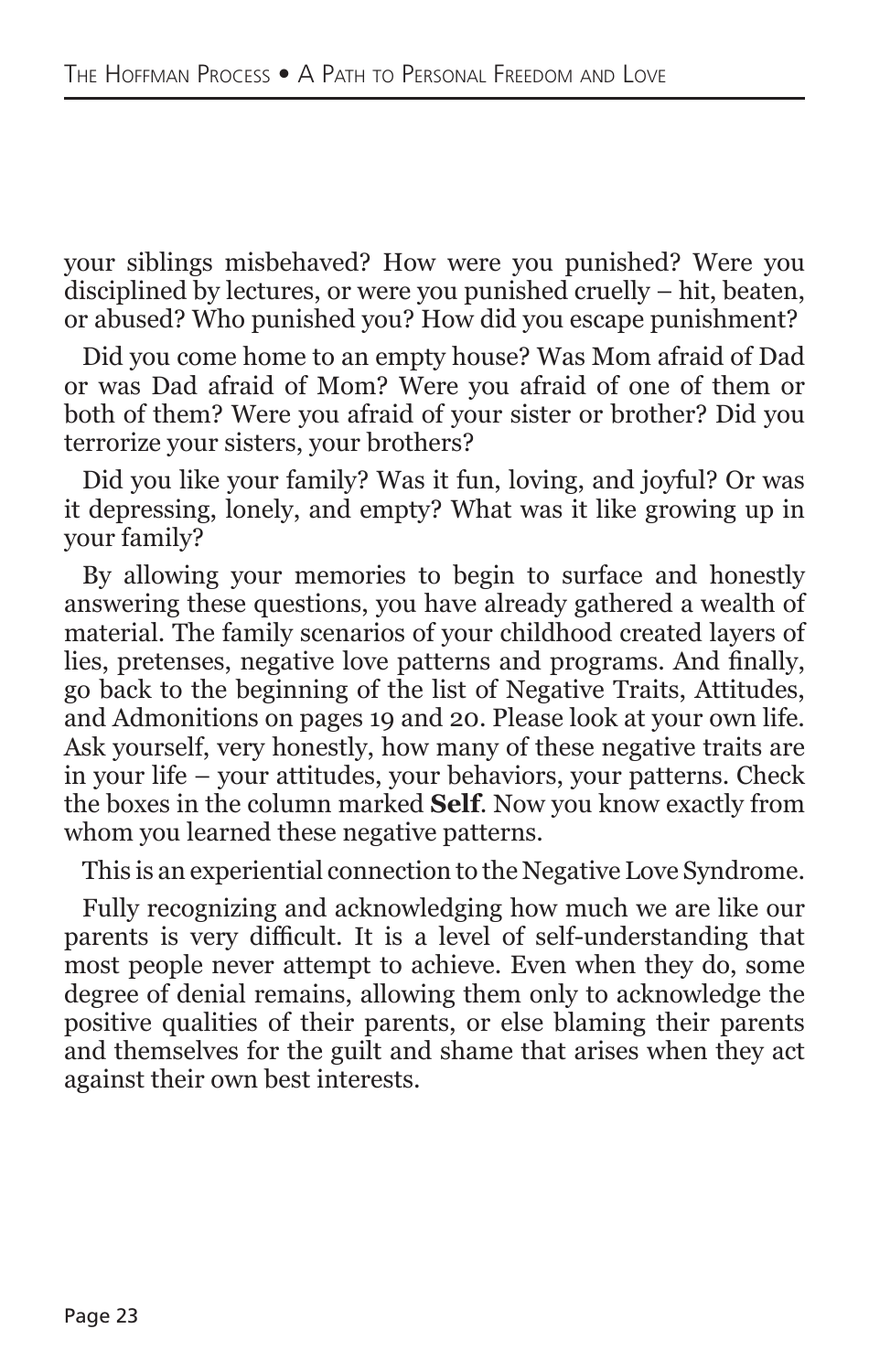#### Outcomes of the Hoffman Process

From time to time, through intensive work on one's self, people actually do recognize how much they are like their parents, but then they feel helpless for not seeing another possible way to be. Through our work with tens of thousands of people over more than 50 years, we have found that true freedom is possible. Your negative love patterns, though learned and adopted, can be unadopted. Your essence, your true reality, is like a brilliant diamond. It has never been lost – only covered and hidden, coated with the dirt and grime of negative parental conditioning. Isn't it time to uncover your true self and allow its brilliance to shine?

Love is the flowing, the rendering, and the outpouring of the heart and soul of emotional goodness, to yourself and to those around you.

Love is the essence of life. Unleashing its power is an astonishing event, a true gift of the Light. No one can say what your life will be like, or what path you will take. What we can say is that it is hard to get glimpses of life's wonder while you're wearing the blinders of negative love. The Hoffman Process clears your path for a totally fresh experience of your own life. Doors of possibility and opportunity will open in unpredictable ways.

The Process is a powerful experience of re-claiming love. It integrates all four aspects of self – Physical, Intellectual, Emotional, and Spiritual – by untying the emotional knot that links us to the legacy of the Negative Love Syndrome. Self-acceptance, selfforgiveness, recognition of self-worth, and unqualified self-love are the keys to unlocking the power of true love! Once the layers of negative programming are peeled away, you can truly live in the present with freedom, love, and peace.

Ultimately, nothing is lacking in any of us; our positive, integral self is always there and available. You can rediscover your own wonder, perfection, lovability, dignity, and authenticity. Genuine satisfaction and unconditional love are not only possible, they are your inalienable right.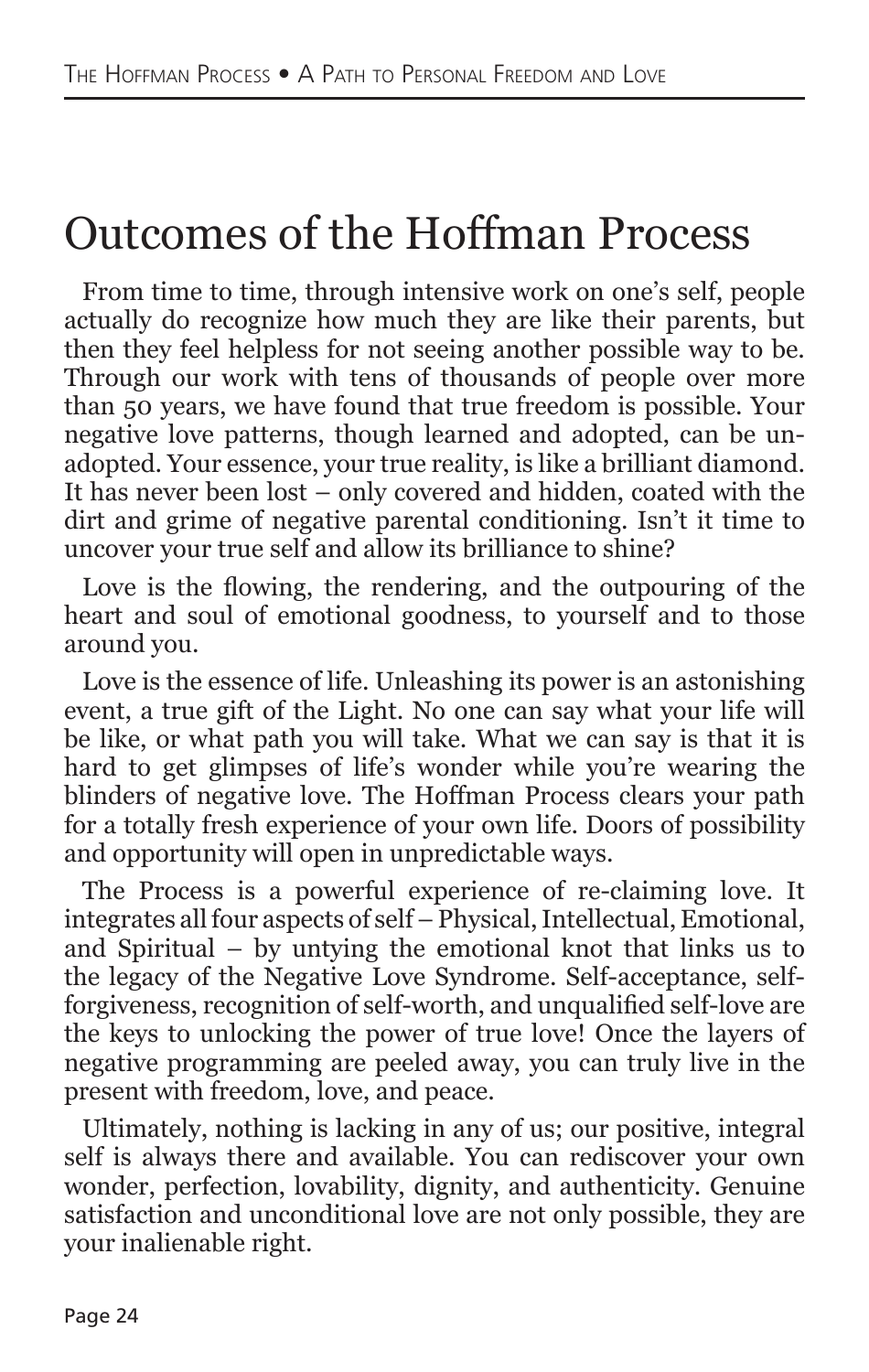| Personal notes |
|----------------|
|                |

| ۰.<br>× |
|---------|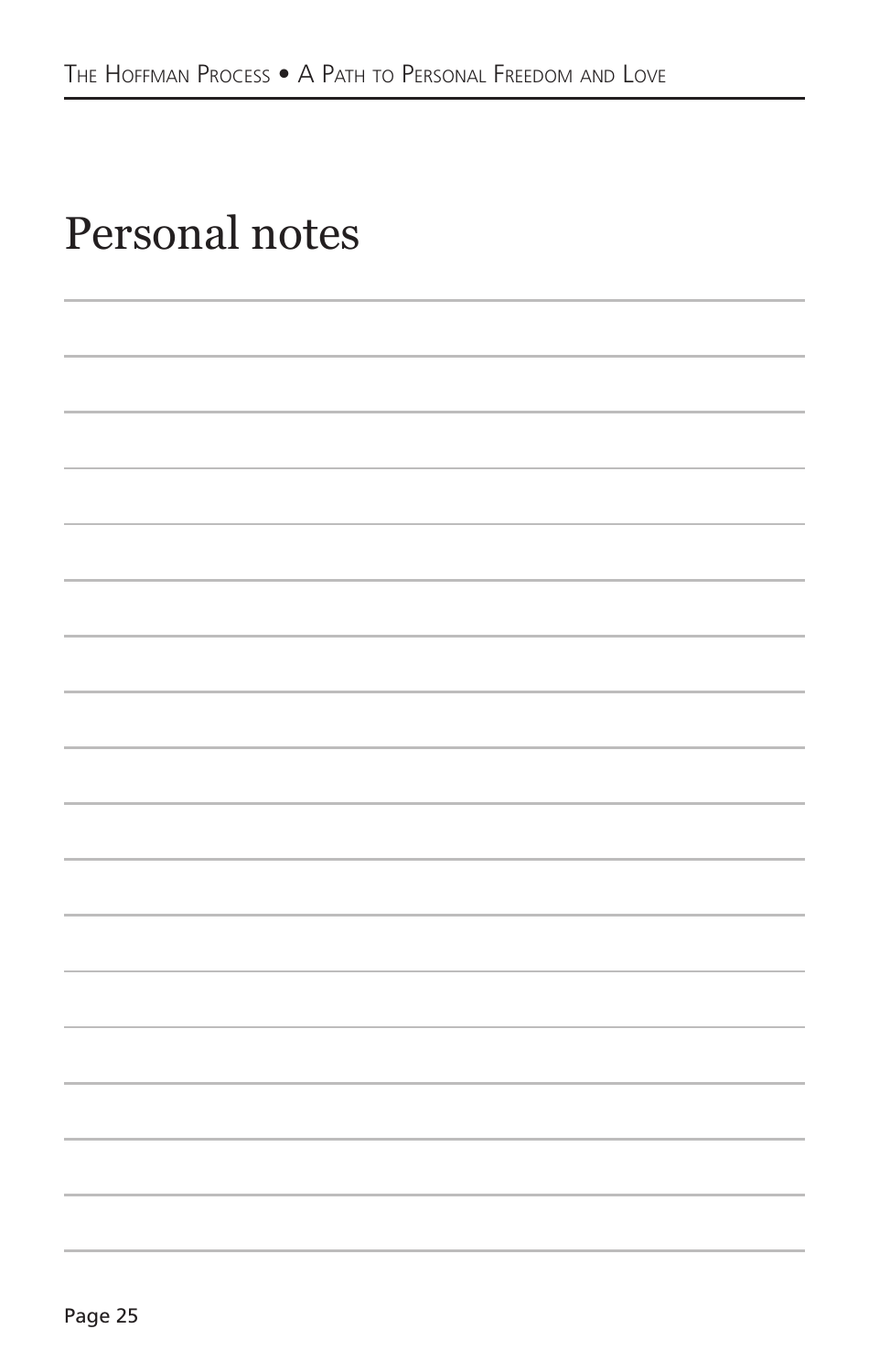| Personal notes |  |
|----------------|--|
|----------------|--|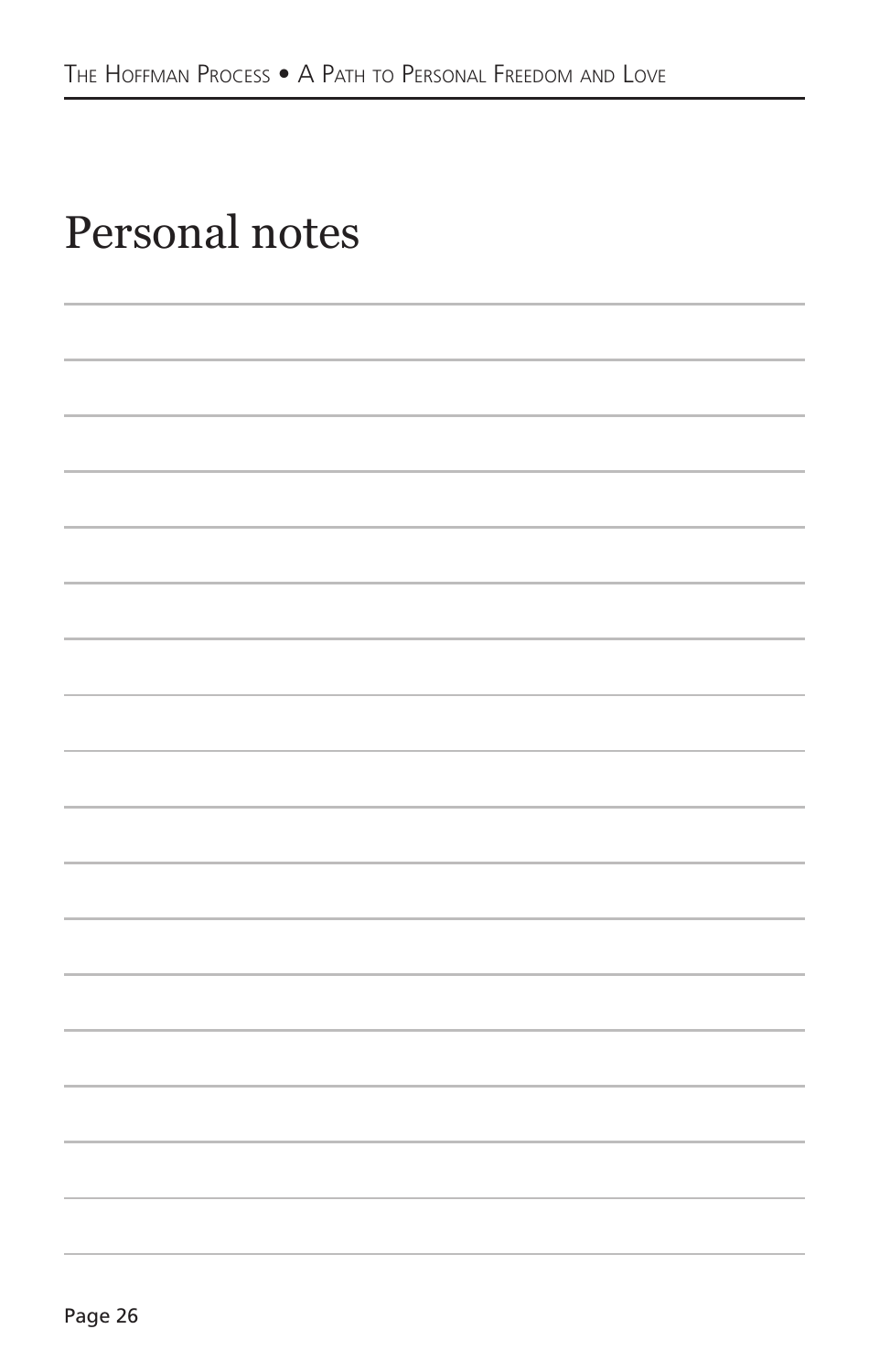

### Robert Hoffman  $(1921 - 1997)$

Bob Hoffman, renowned for his intuitive capacities, was a gifted and generous man. He was dedicated to awakening people to the astonishing power of love that dwells within each of us, believing that unconditional love is the birthright of every human being. Bob embodied his profound yet elegantly simple

theory of the Negative Love Syndrome into a powerful experiential learning modality known as the Hoffman Process.

Bob's basic insight came to him in 1967. For the next five years he collaborated with psychotherapists and psychiatrists to help individuals on a one-on-one basis. In 1972, he and noted psychiatrist Claudio Naranjo, MD, began presenting Bob's method as a 13-week (two evenings per week) course in a group setting.

He called it the Fischer-Hoffman Process in honor of the late Siegfried Fischer, MD. Over the next 12 years, the Fischer-Hoffman Process gained a reputation for producing deep and lasting results. In 1976, Bob authored *Getting Divorced from Mother and Dad*, published by E. P. Dutton and Co., Inc. It was later republished under the title *No One is to Blame, Freedom from Compulsive Self-Defeating Behavior*.

In 1985, Bob reformatted his program into an eight-day residential intensive, renamed it the Hoffman Quadrinity Process, and then initiated an eight-year period of inspired development and refinement. Today it is known as the Hoffman Process, and is presented in 15 countries to thousands of participants each year. The Hoffman Process underwent another rejuvenation in 2013 to become a week-long program.

Bob retired from teaching the Process in 1991, but remained active with the Institute until his death in 1997.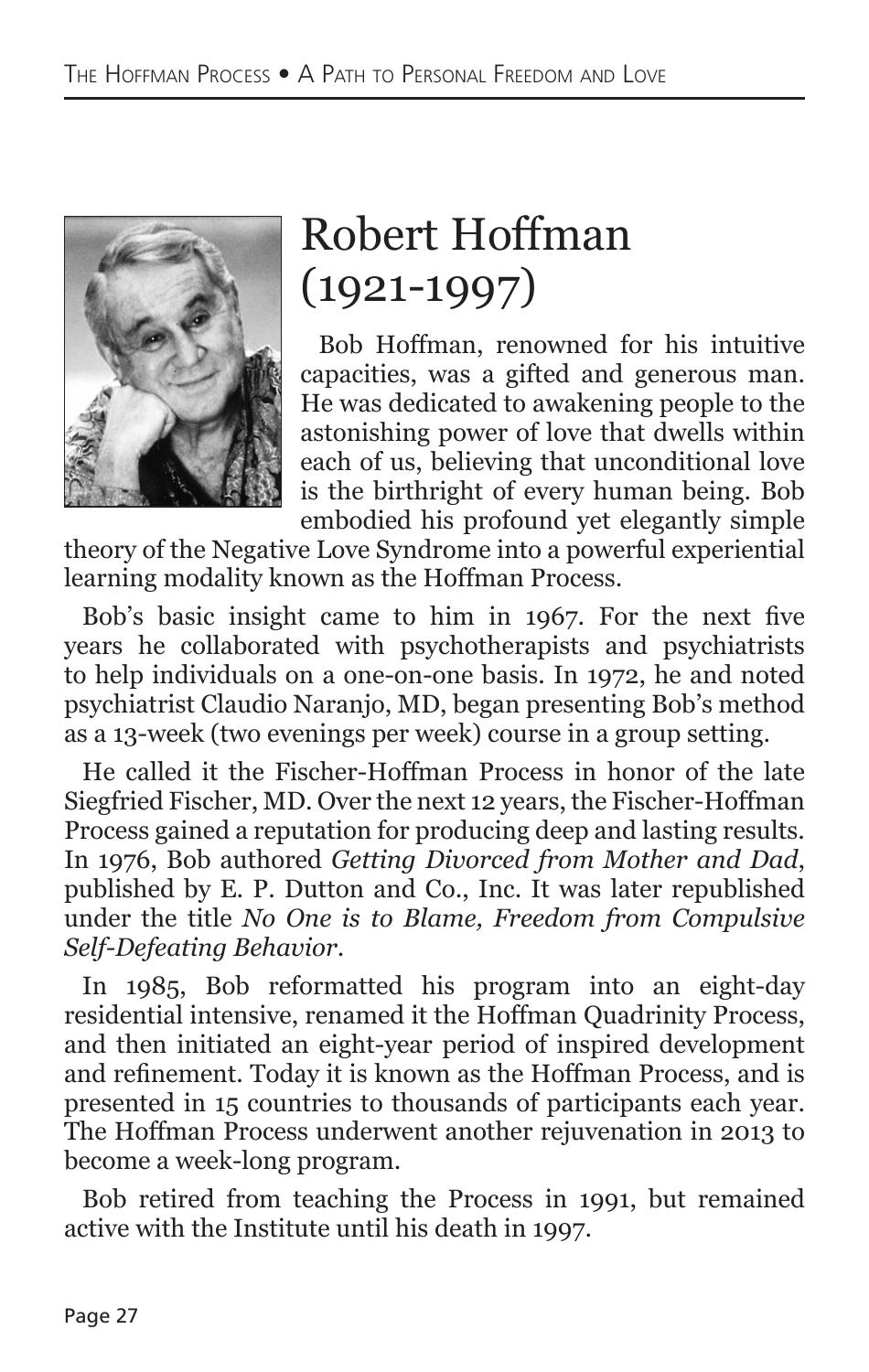#### References and Notes

(i) Ken Wilber *The Eye of Spirit; p. 39* Shambhala, 1997

(ii) Ralph Waldo Emerson *The Over-Soul*

(iii) Thomas Lewis, MD, Fari Amini, MD, and Richard Lannon, MD *A General Theory of Love; p. 70, 75* Random House, 2000

(iv) John Bradshaw *Healing the Shame That Binds You; p. 43* Health Communications, Inc., 1988

(v) Karen Horney, MD *Our Inner Conflicts, A Constructive Theory of Neurosis; p. 41* W.W. Norton and Company, Inc., 1945

(vi) Alice Miller *For Your Own Good; p. 247-248 Farrar, Straus, Giroux, 1983*

(vii) Claudio Naranjo, MD *The Quadrinity Process: A New Synthesis; p. 7 1993 Monograph*

Based on *The Negative Love Syndrome*, an essay by Bob Hoffman, ©1984 by the HOFFMAN INSTITUTE FOUNDATION.

©2009 by the Hoffman Institute Foundation. All rights reserved. This essay or parts thereof may not be reproduced in any form without the written permission of the Hoffman Institute Foundation. The terms Negative Love, Quadrinity Process, Hoffman Process, Hoffman Institute, and the Hoffman logo are internationally registered trademarks of the Hoffman Institute Foundation.

> Hoffman Institute Foundation 1299 Fourth Street, Sixth Floor, San Rafael, CA 94901 www.hoffmaninstitute.org 415-485-5220 • 800-506-5253